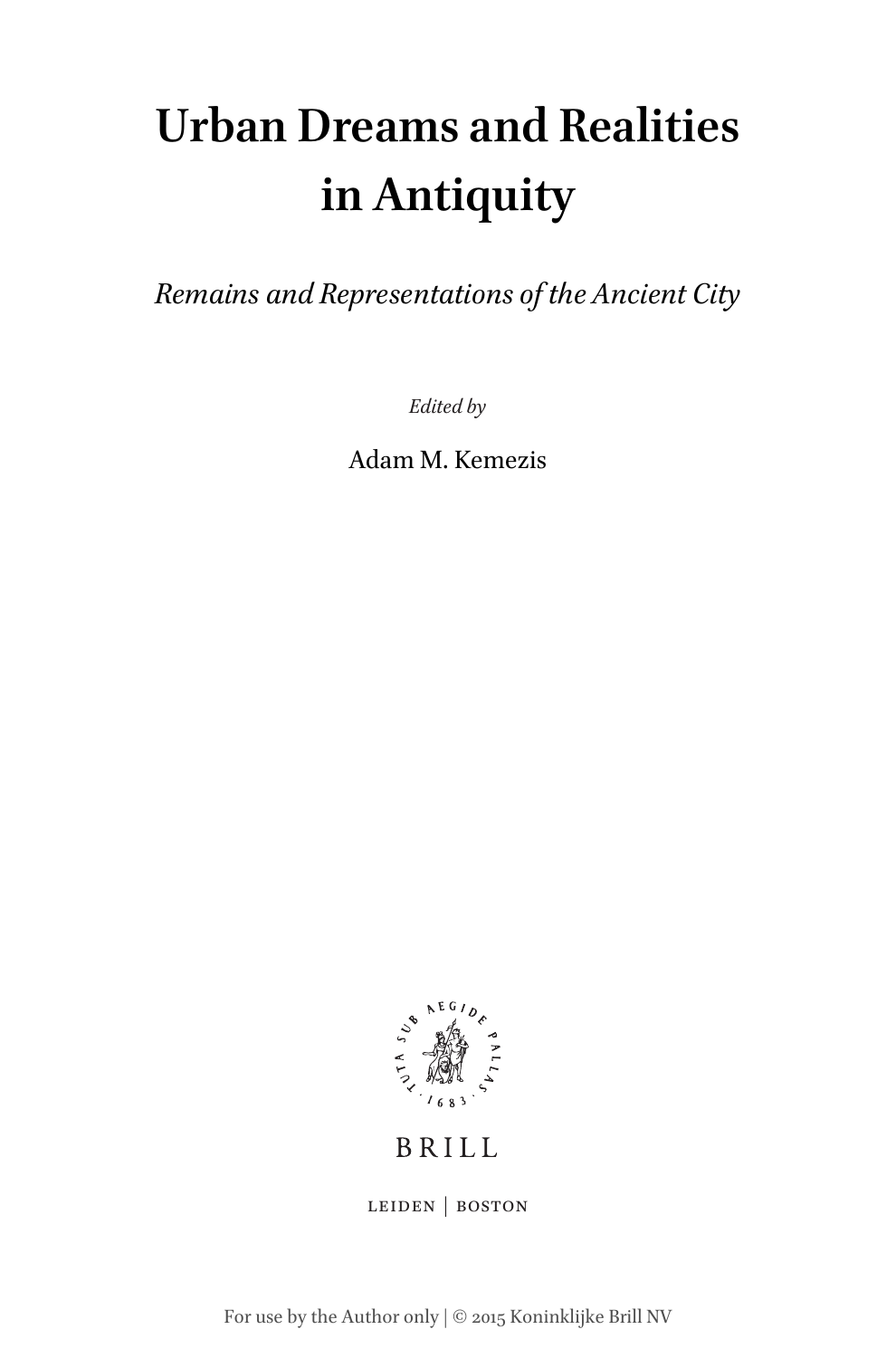## **Contents**

**Acknowledgements** ix **List of Contributors** x

**Introduction** 1 *Adam M. Kemezis*

#### part 1 **City as Space i: Remains on the Ground**

- **1 In Defense of Arkadia: The City as a Fortress** 15 *Matthew Maher*
- **2 The** *Mundus* **of Caere and Early Etruscan Urbanization** 46 *Fabio Colivicchi*
- **3 "Fighting Over a Shadow?": Hellenistic Greek Cities and Greco-Roman Cities as Fora and Media for Multi-Level Social Signaling** 69 *LuAnn Wandsnider*
- **4 Constructing an Oscan Cityscape: Pompeii and the** *Eítuns* **Inscriptions** 99 *Tanya K. Henderson*
- **5 Unraveling the Reality of a 'City' on the Deccan Plateau** 121 *Aloka Parasher-Sen*
- **6 Monumentalising the Ephemeral in Ancient Rome** 144 *Steven Hijmans*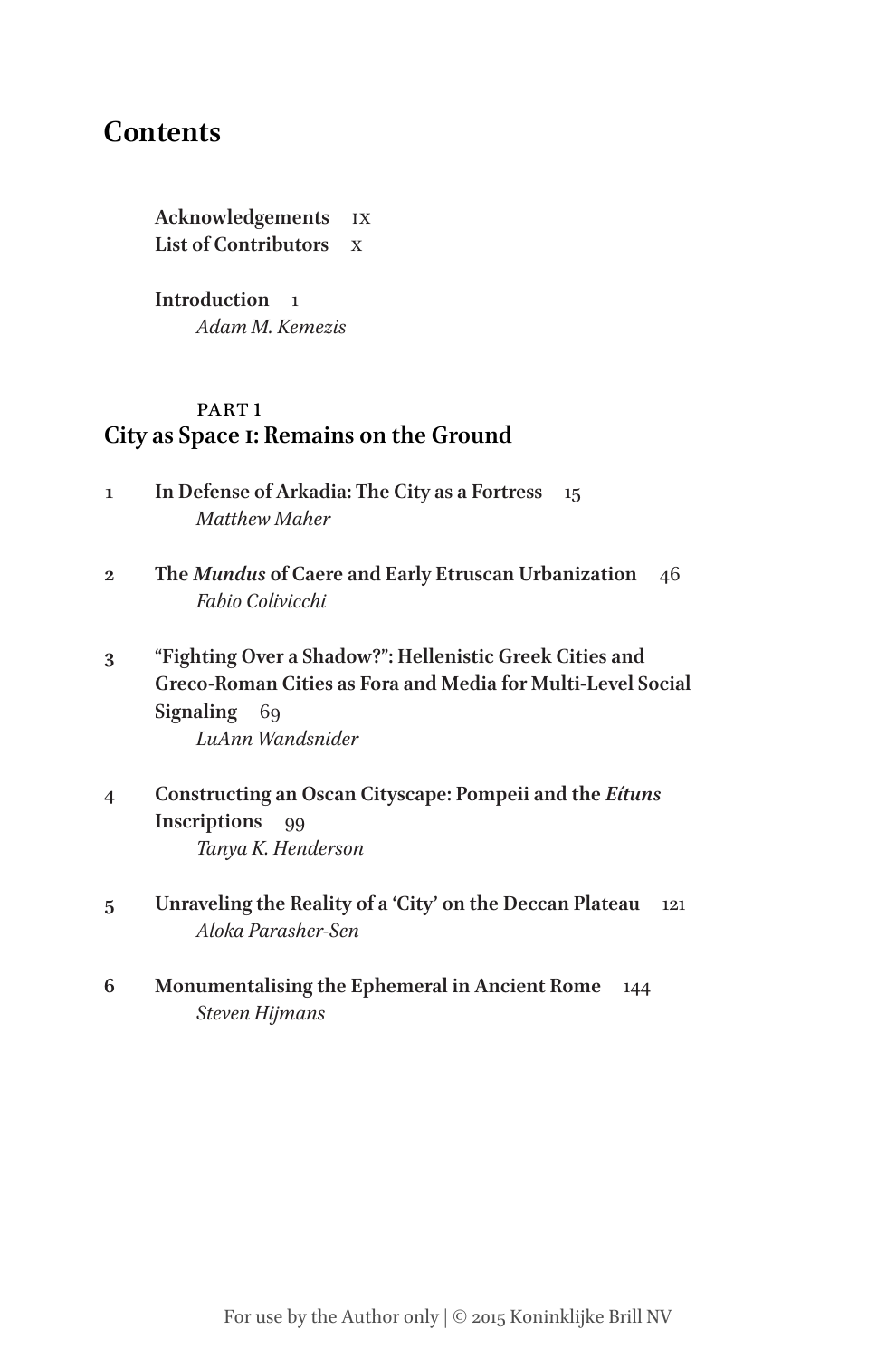#### PART<sub>2</sub> **City as Space ii: Landscapes in Literature**

- **7 Future City in the Heroic Past: Rome, Romans and Roman Landscapes in** *Aeneid* **6–8** 165 *Eric J. Kondratieff*
- **8 Reading the Civic Landscape of Augustan Rome:** *Aeneid* **1.421–429 and the Building Program of Augustus** 229 *Darryl A. Phillips*
- **9 The Predatory Palace: Seneca's** *Thyestes* **and the Architecture of Tyranny** 246 *Daniel B. Unruh*
- **10 Imperial Roman Cities as Places of Memory in Augustine's** *Confessions* 273 *Owen M. Ewald*

### part 3 **City as Identity i: Cultures in Stone**

- **11 Sacred Exchange: The Religious Institutions of** *Emporia* **in the Mediterranean World of the Later Iron Age** 297 *Megan Daniels*
- **12 Greek** *Poleis* **in the Near East and Their Parthian Overlords** 328 *Josef Wiesehöfer*
- **13 Civic Identity in Roman Ostia: Some Evidence from Dedications (Inaugurations)** 347 *Christer Bruun*
- **14 Chariot Racing in Hispania Tarraconensis: Urban Romanization and Provincial Identity** 370 *Raymond L. Capra*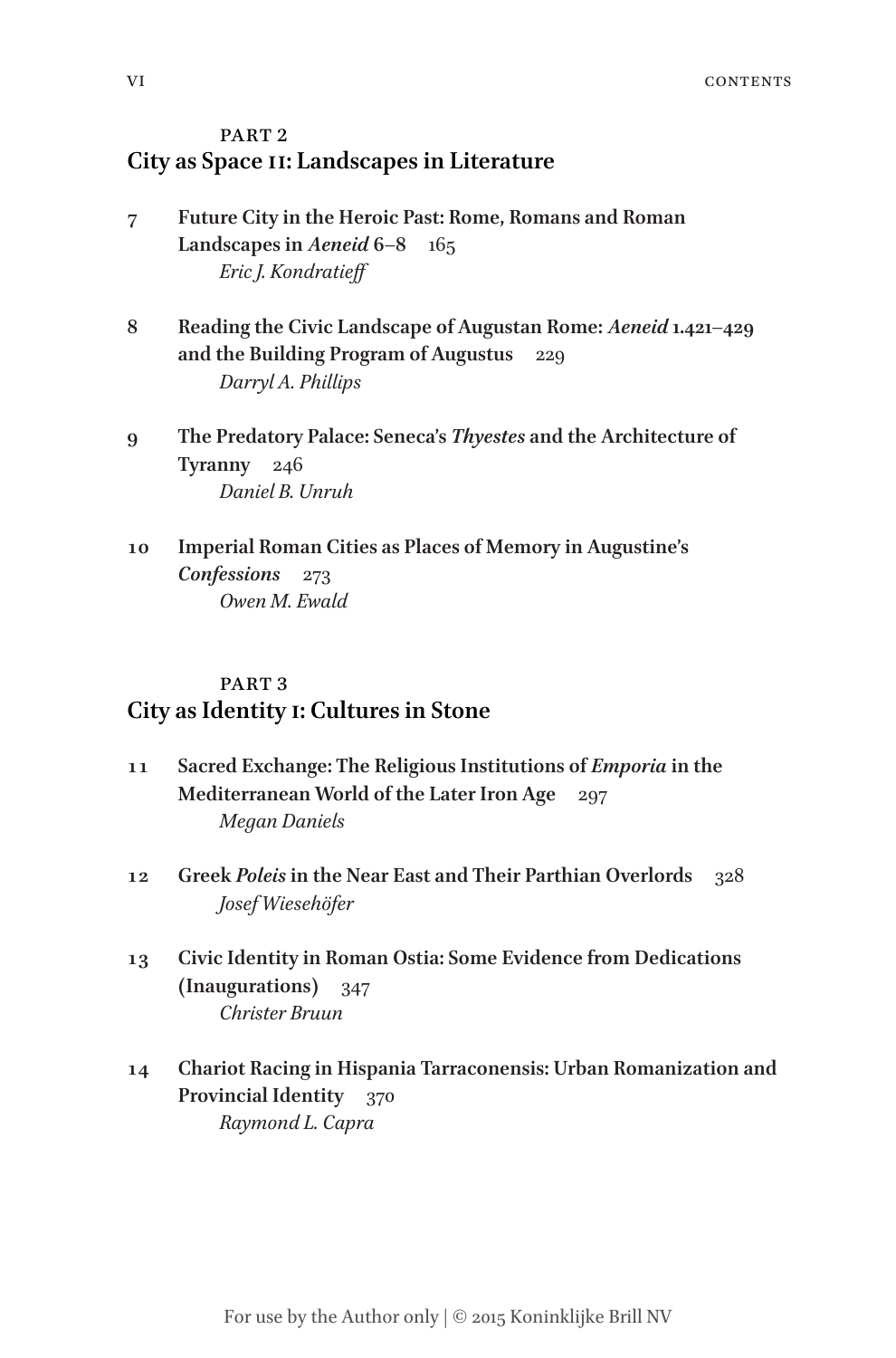## PART<sub>4</sub> **City as Identity ii: Communities on Paper**

- **15 The Seat of Kingship: (Re)Constructing the City in Isaiah 24–27** 395 *Ian Douglas Wilson*
- **16 Remembering Pre-Israelite Jerusalem in Late Persian Yehud: Mnemonic Preferences, Memories and Social Imagination** 413 *Ehud Ben Zvi*
- **17 Memory and the Greek City in Strabo's** *Geography* 438 *Edward Dandrow*
- **18 The** *Ekklēsia* **of Early Christ-Followers in Asia Minor as the Eschatological New Jerusalem: Counter-Imperial Rhetoric?** 455 *Ralph J. Korner*
- **19 From Kinship to State: The Family and the Ancient City in Nineteenth-Century Ethnology** 500 *Emily Varto*

**Index** 525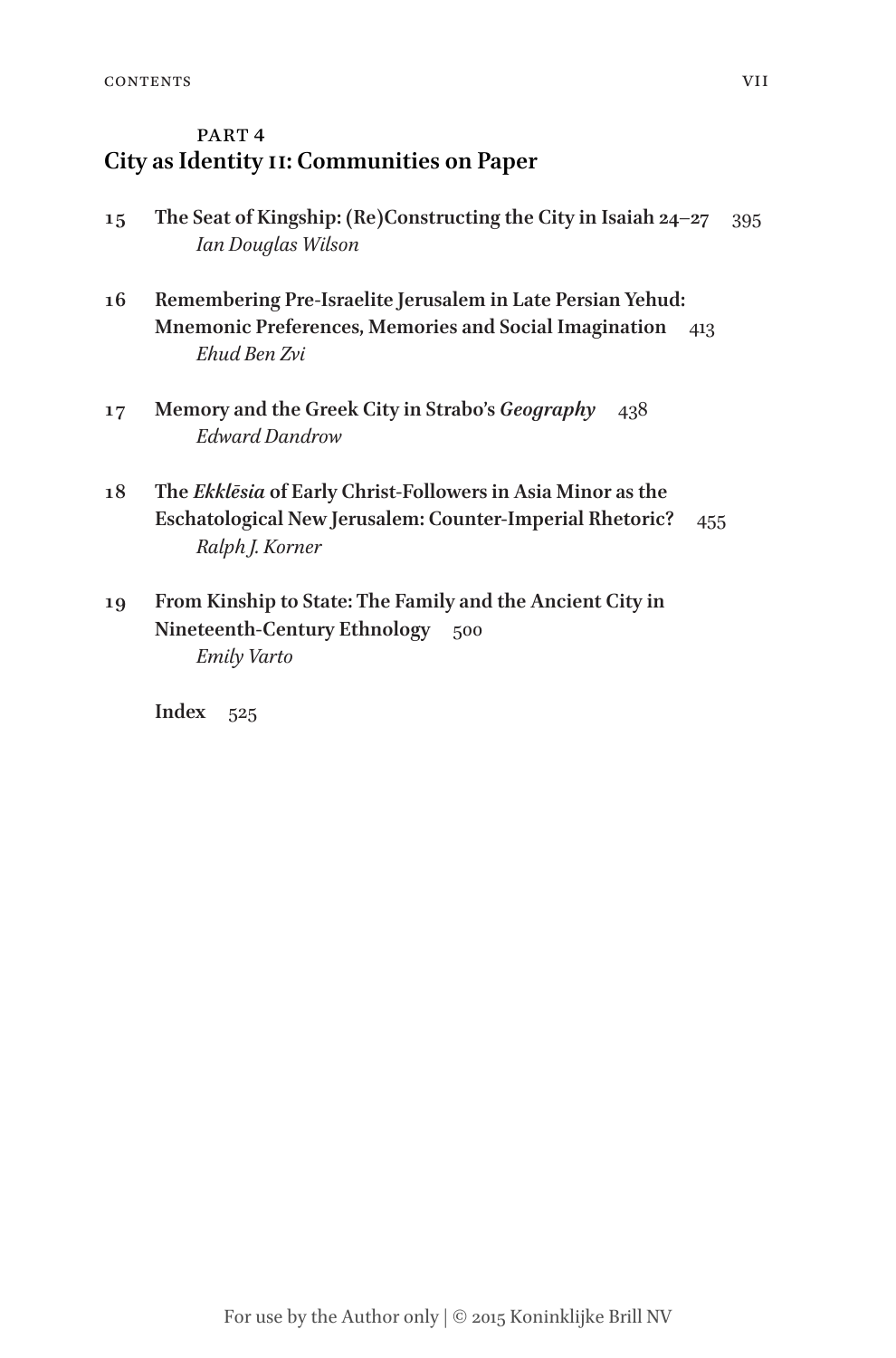# **Remembering Pre-Israelite Jerusalem in Late Persian Yehud: Mnemonic Preferences, Memories and Social Imagination**

*Ehud Ben Zvi*

#### **Introduction**

The textual repertoire of the literati in late Persian Yehud and the literati themselves seem obsessed with memories of Jerusalem, mainly of a past and glorious Jerusalem, of a late monarchic, sinful and eventually destroyed Jerusalem, and of a future, ideal Jerusalem. Although Jerusalem during the late Persian period was a small town,<sup>1</sup> and perhaps even partially because it was small, it became a most central site of memory for its literati. Eventually, Jerusalem served as a central site of memory for other, much later communities; as such it both influenced and was shaped by diverse, later Judaic, Christian or Muslim traditions over vast spans of time and space.2

During the approximately two hundred years of Achaemenid rule in the Levant  $(538-332BCE)$ —the same time period within which most of the books that eventually ended up in the Hebrew Bible/Old Testament emerged, at least more or less in their present form—Jerusalem, as a city that populated the social memory of the community, was a central, focal point for shared imagination and for structuring the central mnemonic narratives of the community.

<sup>1</sup> This is not the place to discuss the vast literature on estimates of the population of Persian period Jerusalem. It suffices to state that the city was a relatively small town with less than 2,000 people and probably significantly less than that. For some literature on the matter, see Lipschits 2009 and 2010 423–453; Finkelstein 2009 and 2010 529–542; idem 2008 501–520; idem 2008 1–10; and more recently, Finkelstein, Koch and Lipschits 2011. See also Geva 2007 50–65 (Hebrew); Kloner 2001 91–95 (Hebrew); cf. Lipschits 2003 323–376; Carter 1999; Faust 2003 37–53. It is worth noting that even those who advance a 'maximalist' view of Persian period Jerusalem—which in itself is a minority viewpoint—agree that the Persian period city was just a fraction of the late monarchic Jerusalem. For a 'maximalist' view see Barkay 2008 48–54 (Hebrew)—Barkay suggests that Persian Jerusalem was about 120 dunam (p. 51)—and for criticism to this position, see works above, esp. those of Finkelstein.

<sup>2</sup> This said, this essay addresses *only* constructions and memories of Jerusalem that existed within late Persian Yehud.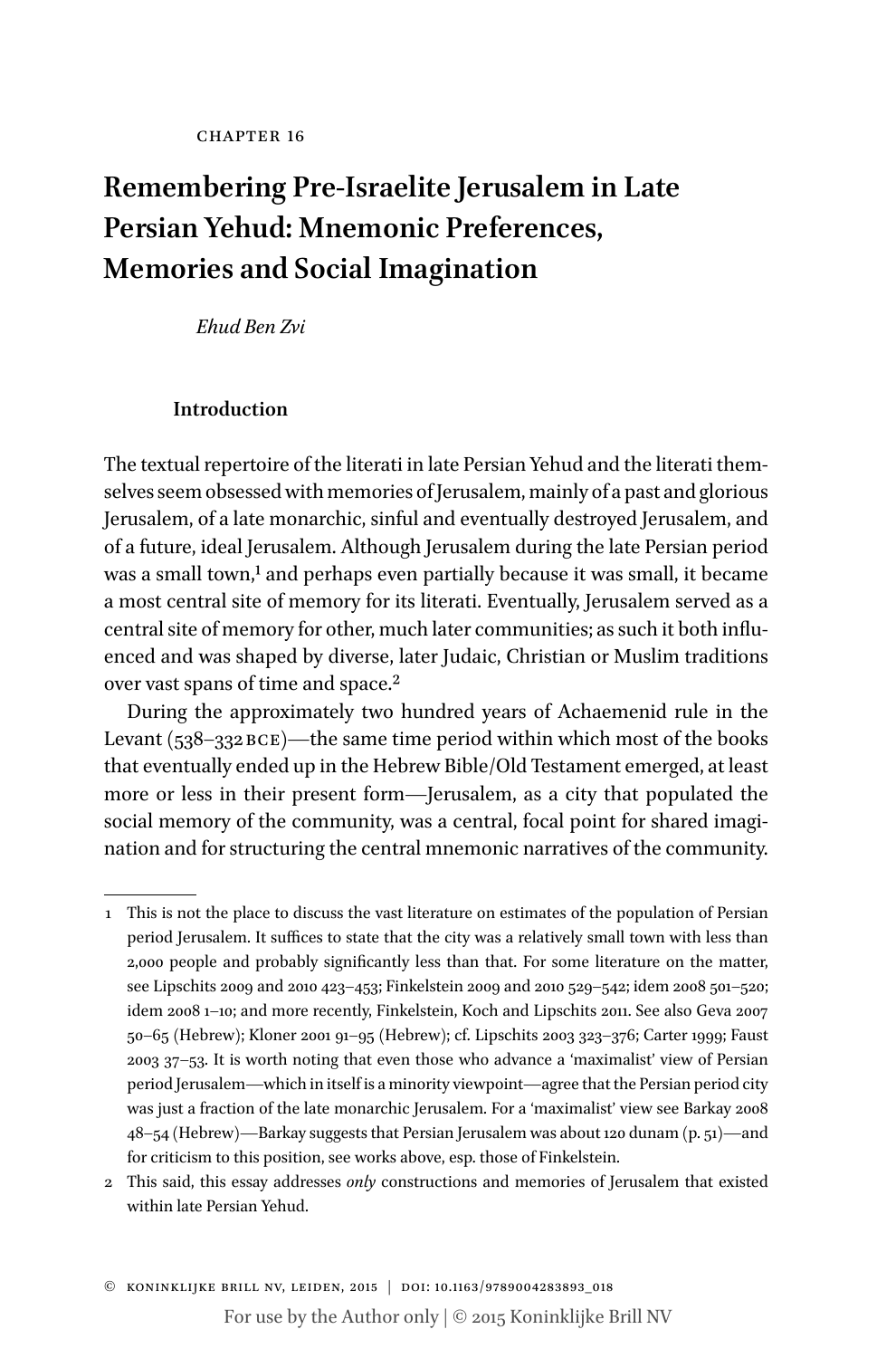One of the most important of these narratives was the 'from temple to temple' narrative. Its main plot opened with the process leading to establishment of the temple in Jerusalem, then meandered through multiple vignettes of the Judahite monarchic period that took much social mindshare (see Kings, Chronicles) and which, on the whole, portrayed the period as leading to the city's ideologically justifiable destruction. The plot then largely focused on the calamity of destruction and exile and continued with the establishment of a second Jerusalemite temple, which as important as it was, stood a far cry from the glorious temple of the golden past (e.g., Hag 2:3; cf., even if later, Ezra 3:12). It reached its apex and conclusion in the glorious, future, utopian temple that stood at the very heart of an utopian Jerusalem, which at times was imagined as standing at the very heart of an utopian world (e.g., Isa 2:2–4; 56:1–9; 65; Mic 4:1–4; Ezek 40–44; 47:1–2; Hag 2:4–9; Zech 8:3; Ps 46:4–5; 48:2–3, 8–9; *passim*).3 This is not the place to study at length this central mnemonic narrative. It suffices, however, for the present purposes to note its ubiquity in the discourse of Judah/Yehud (or at least, that of its literati) in the late Persian period.

Another narrative, closely intertwined with the preceding one, moved from David, Yhwh's chosen king, through many Davidic kings, both good and bad, to a future, utopian Davidic king or even a Davidic community (i.e., a community to whom the promises of David apply and one ruled directly by Yhwh). Jerusalem as a complex, condensing and comprehensive site of memory was shaped to evoke the story of the people and their interactions with the deity, both in time and space in the past and future.

The mnemonic Jerusalem at the core of either one of these closely related narratives stood at the center of the literati's construction of Israel in Yehud (i.e., the Persian province of Judah). As such, this Jerusalem of memory played crucial roles in processes of identity formation.4

But if this mnemonic system closely interwove the concepts evoked by the terms 'Israel' and 'Jerusalem,' and in doing so, shaped much of their range of meaning, and if Jerusalem embodied and communicated the foundational mnemonic narratives of 'from temple to temple,' and 'from past David to future David' and thus construed a Jerusalem-centered Israel, why did Jerusalem

<sup>3</sup> I recently discussed some of these images elsewhere. See Ben Zvi, forthcoming.

<sup>4</sup> The likely role of the historical temple in Jerusalem in the production and reproduction of their literary repertoire and its struggle to achieve prominence in Judah during the period is consistent and partially, but *only partially* explains these developments in social memory. These issues, however, stand beyond the scope of this essay.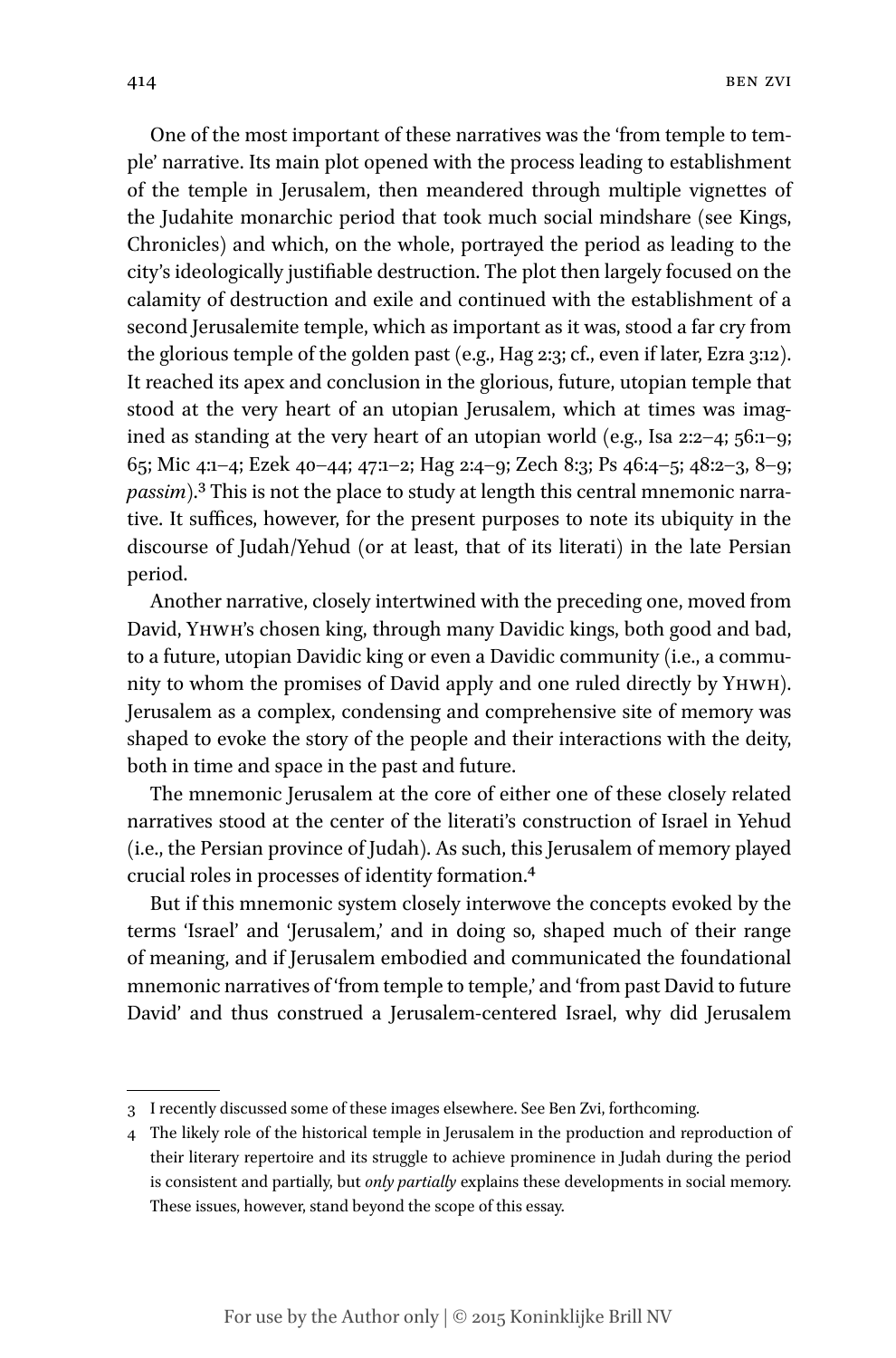embody and communicate also prominent social memories of a pre-Davidic and pre-Israelite Jerusalem, and what roles did the literati's construed memories of the previous residents of Jerusalem fulfill in their mnemonic system?

#### **Constructing, Imagining and Remembering Differences**

As one begins to address these questions, one of the most promising approaches is to place social memories about the previous residents of Jerusalem within a larger context of memories of inhabitants of other cities and regions of 'the land' who were about to be dispossessed by Joshua/Israel/ Yhwh—according to the basic 'historical' narrative agreed upon by the community at the time. The case is strengthened by additional considerations. For instance, the Jebusites, the previous inhabitants of Jerusalem who were defeated by David, were explicitly referred to time and again in various lists of the dispossessed nations within the authoritative repertoire of the community (see Exod 3:8, 17; 13:5; 23:23; 33:2; 34:11; Deut 7:1; 20:17; Josh 3:10; 9:1; 11:3; 12:8; 24:11).5 In addition, not only was Jerusalem in 'the land,' but it was also conceived as the very heart of 'the land' and stood symbolically for it numerous times within the discourse of the period. Thus, for instance, the exile from Jerusalem (and Judah, which in turn was also symbolically represented by its main city, Jerusalem) was conceptually associated with exile from the land.

Although one *might* have anticipated that the conquest of Jerusalem and the portrayal of the Jebusites would be construed and remembered as the culmination of the conquest story and the story of the replacement of the previous residents of the land with the Israelites,<sup>6</sup> and although there was a strong generative grammar that would have led to such a development, the following observations demonstrate that this was not the case; to the contrary, there were very significant points of divergence.

Two central, connective, didactic and very salient differences are particularly relevant for the present purposes.<sup>7</sup> First, the dispossessed were, for the most part, construed as dispossessed because of their wickedness—a preferred

<sup>5</sup> One may add that in Josh 10, the Jerusalemites and their king were explicitly characterized as 'Amorites' (see vv. 3, 5,12). On the place of the Amorites in the community's social imagination and memory as a people bound to be dispossessed before Israel due to their sinful behaviour see Gen 15:16; 1Kgs 21:26; 2Kgs 21:11.

<sup>6</sup> Cf. Josh 23:4–5.

<sup>7</sup> By connective aspects I mean aspects that are clearly connected to other aspects.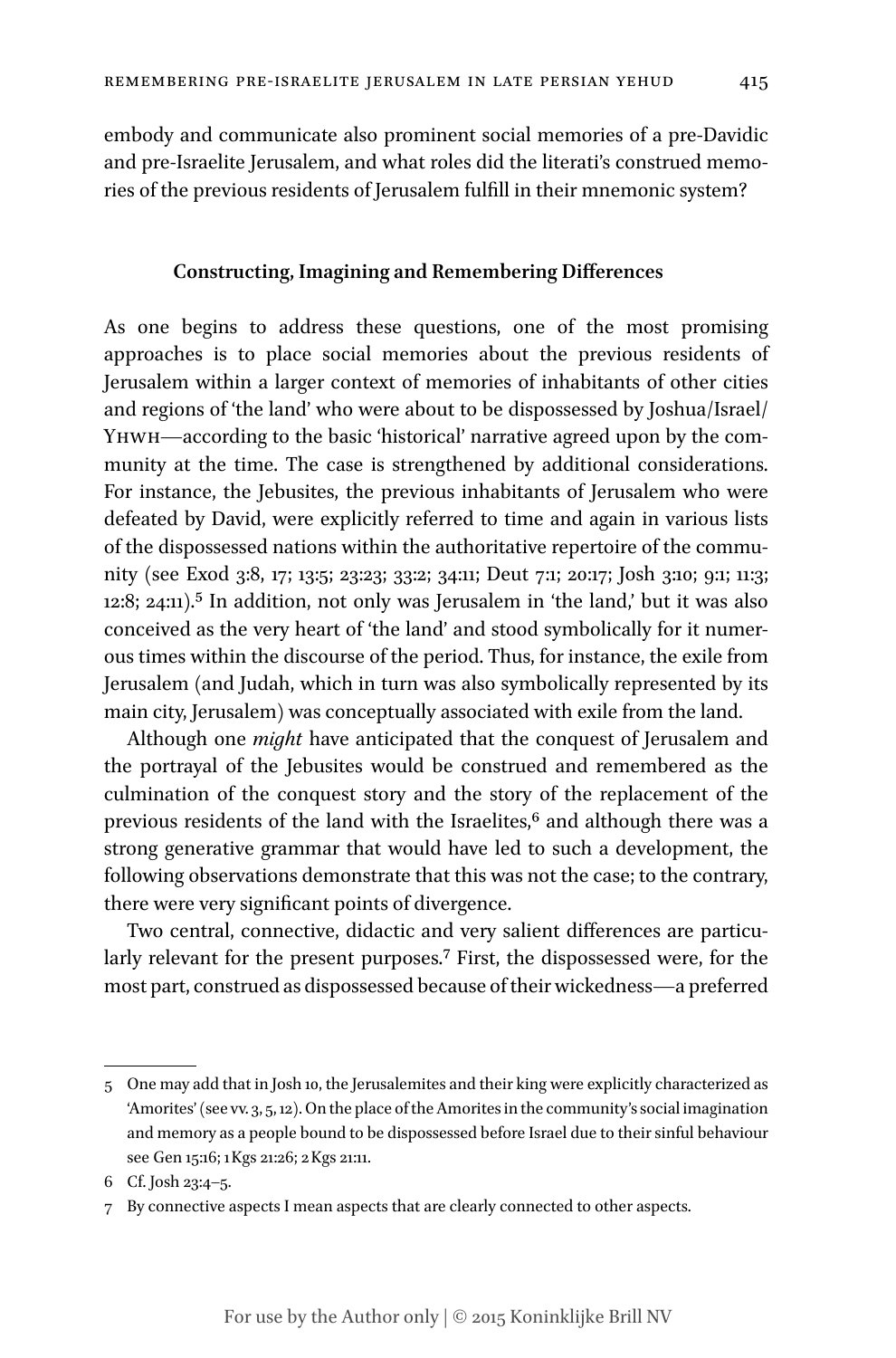systemic choice within the ideological mindscape of ancient Israel. Since their calamity was supposed to match their actions,<sup>8</sup> they became magnets for negative attributes and, as such, excellent candidates for social and ideological processes of 'othering.' They were construed as kind of anti-(ideal) Israel. Accordingly, remembering them served to 'otherize' whatever was characterized as 'anti-Israelite.' Thus, if following Yhwh's instructions/torah was considered the epitome of what Israel should do, the dispossessed nations were construed within the discourse of the community as practitioners of and as the embodiment of anti-torah behaviour.

In other words, memories of the dispossessed contributed much to the creation of a system of a set of interwoven bipolar, dualistic mental maps, e.g., torah vs. anti-torah;Israel vs. the dispossessed nations; ability to stay in the land vs. removal from the land. Memories of repeated warnings given to past Israel to not behave like the dispossessed nations, for if it does it will be dispossessed as well, is a point made time and again (see, among many others, Lev 18:3; Deut  $18:9-12$ ;  $2$  Kgs  $16:3$ ;  $17:8$ ;  $21:2, 6, 8$ ).<sup>9</sup>

Certainly there were texts that evoked social memories that not all the supposedly dispossessed were actually dispossessed (e.g., Josh 13:1–7). But even these memories contributed to the main point, as the remaining previous residents of the land were commonly imagined as being left in the land by Yhwh to tempt Israel to do the evil in the sight of its deity (Josh 23:13; Judg 2:21–23; 3:24); in this they played the role of the temptress (female, 'other') to

On the mentioned scenarios see Weinfeld 1991 382–384; Schwartz 2004 151–170 and bibliography.

9 To be sure, the point of these maps was not to address the imagined dispossessed nations that populated the social memory of the community nor the non-Israelite Persians, but to remind the Persian period community that the catastrophe of 586 BCE happened because their ancestors, i.e., Israel and thus they themselves, as it were, behaved like the nations that were dispossessed before Israel and thus were also rejected from the land.

<sup>8</sup> To be sure, there was not a single mnemonic scenario for the removal of the previous inhabitants of the land within the social memory of the community (or at least, its literati). In fact, there existed several mnemonic scenarios. For instance, there were those involving forced expulsion, either due to Yhwh's manipulation of 'nature' [e.g., Exod 23:28; Josh 24:12] or through other means with Yhwh's support, but there were also scenarios that involved physical extermination (mainly, but not only, in Deuteronomy; e.g. Deut 7:23). All of these scenarios involved the removal of the previous inhabitants of the land and thus, from their perspective a terrible catastrophe, which within the discourse of the period was associated with their 'wickedness.' In other words, their dispossession was construed as just punishment. Imagining such a past and such causality at work served obvious didactic/socializing purposes.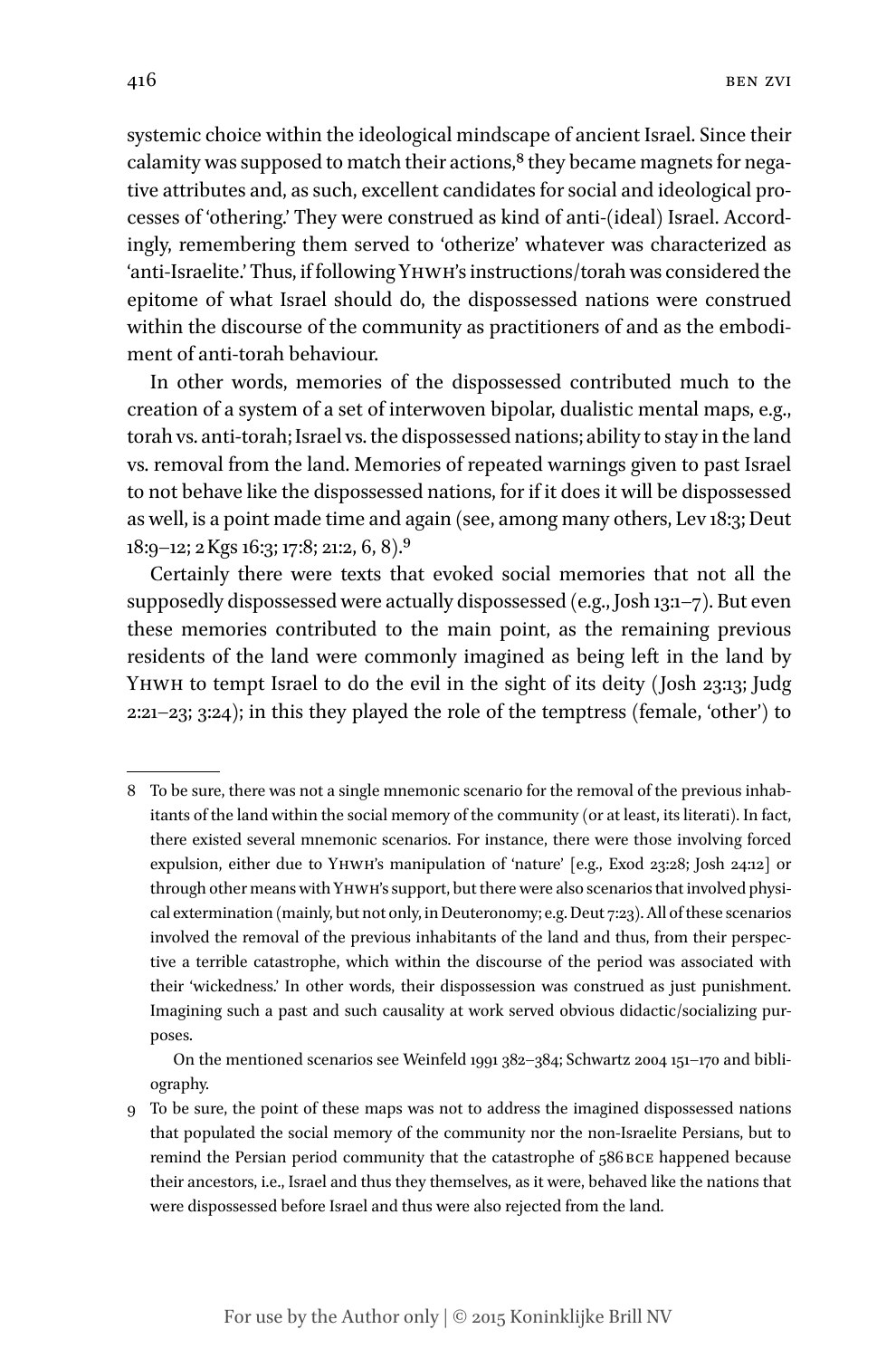a male Israel (e.g., Num 25; 1Kgs 11). These texts thus also construe the 'other' as 'anti-Israel' and as certainly worthy of dispossession and complete removal from 'the land.'<sup>10</sup>

As mentioned above, the Jebusites, i.e., the defeated residents of Jerusalem, appear in a general list of dispossessed (and 'worthy of dispossession') nations. But how were they construed and remembered by the community as it read *specific* references about them in its textual repertoire? Which particular portrayals of the Jebusites were encoded in and communicated by these texts?

To begin with, it is particularly significant that despite (a) the explicit inclusion of the Jebusites among the common lists of the nations that were dispossessed before Israel (e.g., Exod 23:23; 33:2; 34:11; *passim*), and (b) the obvious potential to turn them into magnets for negative attributes, this path was not taken. To be sure, there was potential not merely for assigning negative attributes, but for using the Jebusites to construe an anti-Jerusalem so as to project it in portrayals of Jerusalem under particularly sinful kings and thus to shape social memory not only in terms of oppositional dyads such as 'Israel and anti-Israel/dispossessed nations' (see, for instance, 1Kgs 21:26; 2Kgs 16:3; 17:8; 21:2, 11; 2Chr 33:2 and note the comparisons with dispossessed groups, but never with the Jebusites per se), but also dyads of 'Jerusalem and anti-Jerusalem/Jebusite Jerusalem.' But, significantly, this path was not taken.

The community in Yehud developed social memories that failed to include any narratives of the Jebusites developed according to these lines or that served the aforementioned purposes. The obvious rhetorical/didactic benefits that would have resulted had the Jebusites been used in that way, and the systemic preferences for the emergence of the type narrative mentioned above raises the question of what may have countered any tendencies towards creating them. Before addressing these matters, though, the case for the construction (and mnemonic use) of the Jebusites in a manner different from the typical (construed) 'dispossessed nation' within the discourse of the community has to be made, not just stated.

To begin with a negative argument, there are relatively few particular references to (Davidic or pre-Davidic) Jebusites within the authoritative repertoire of the late Persian period community in Judah,<sup>11</sup> and, most significantly, none

<sup>10</sup> A minority explanation for their presence was they were left so Israel may learn how to wage warfare (see Judg 3:1–2; but see already Judg 3:4–7).

<sup>11</sup> Contrast with the numerous references to the Canaanites, Amorites, and the 'peoples that Yhwh dispossessed' and their 'ways' in the repertoire of the community. Not only the presence of references to these people groups but also a certain density of negative portrayals of them within the discourse of the community is necessary if they are to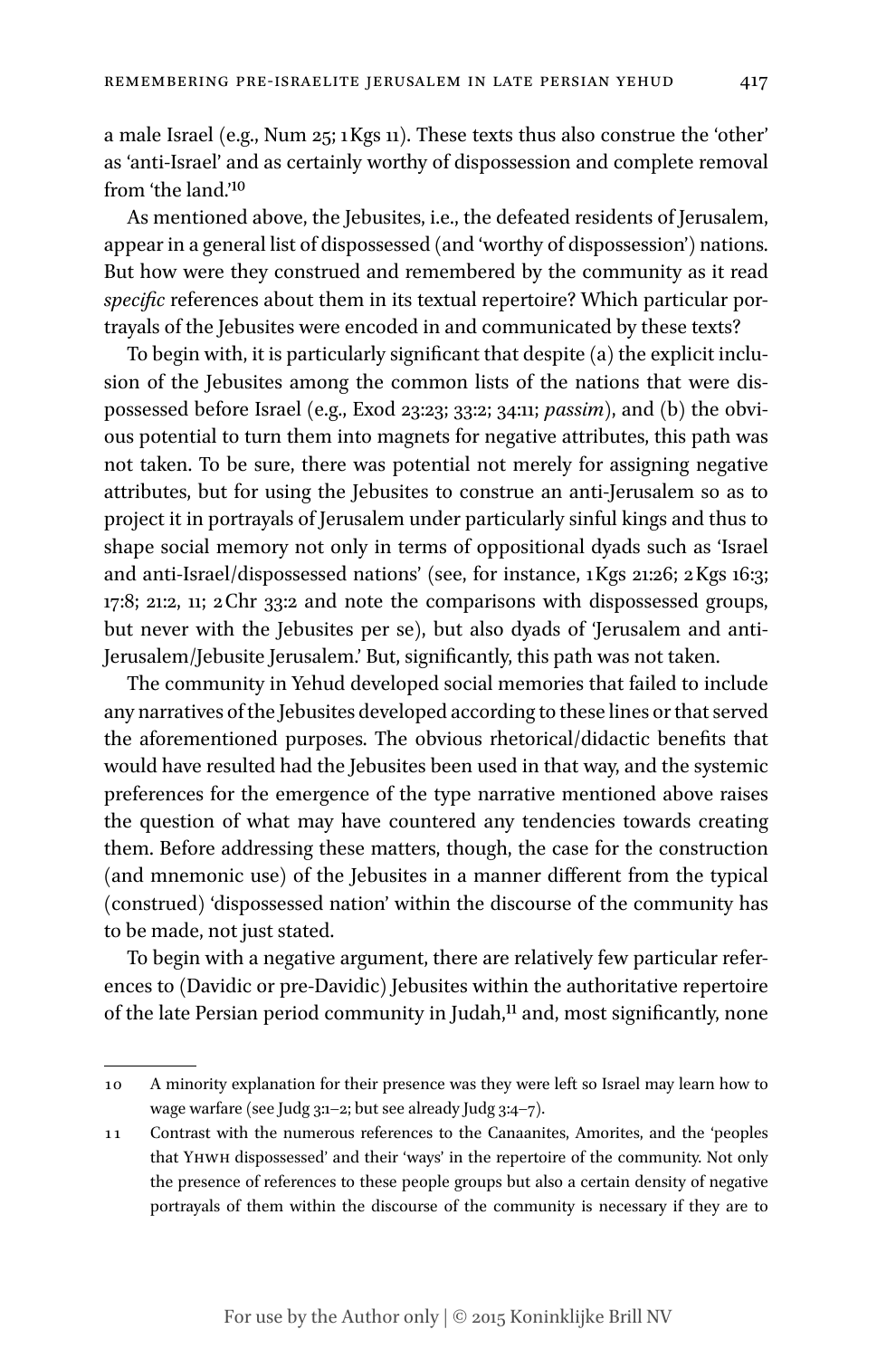of the references draw particular attention to their sins. Even among these few references to a pre-(Davidic) conquest Jerusalem there are some that can be easily explained as necessary outcomes of other narratives. To be sure, all these instances carry meanings, but their main thrust was not to evoke substantial social memories about pre-Israelite Jerusalem and its inhabitants.

For instance, according to 1Sam 17:54, David took the head of Goliath and brought it to Jerusalem, which within the basic world of the narrative was still Jebusite at the time.12 The reference to this action is not an anachronism, because the term implies "a retrojection of present conditions through ignorance of the past,"13 but rather a case of departure from temporal consistency for the purpose of shaping a 'better' narrative—in this case, for the purpose of a narrative that successfully brings together the first great victory of David and 'his city,' which is also Israel's and Yhwh's city. A central spatial site of memory (Jerusalem) is thus associated with a communal memory about a core event in the beginning of David's career and thus in the development of the monarchy and the path towards the establishment of the temple.

This essay is not the place to analyse this case or other instances in which temporality is less important than symbolic and, above all, mnemonic meanings. It suffices to note, however, that such a reference to Jerusalem does not really evoke memories of a pre-Israelite Jerusalem. This said, it is worth noting that nothing particularly negative about Jebusite Jerusalem transpires from the reference.

A second example: to remember David as*the* king who conquered Jerusalem and turned it into the capital of his/YHWH's kingdom required, of course, to imagine and remember an enemy to be defeated by David, namely the Jebusites. Yet, the main role of the Jebusites in that story was to be defeated, and their only action was to taunt David—as per the usual, cross-cultural topos of the mistakenly confident group (or person) about to fall. Not only is the matter particularly undeveloped,<sup>14</sup> but also and most significantly, the community when reading Samuel is asked to evoke and remember their taunt, which refers to the 'blind and the lame,' for its implications about later policies of ritual exclusion in (later) Jerusalem ( $2\,\mathrm{Sam}$  5:6, 8),<sup>15</sup> and when reading Chronicles just

become successful mnemonic ciphers for Israel when it behaves in 'ungodly' ways within the social mindscape of the community.

<sup>12</sup> David's conquest of Jerusalem was at the time still many years in the future and is many chapters further along in the narration; see 2Sam 5:6–9

<sup>13</sup> See Campbell 2003 182.

<sup>14</sup> Contrast with Josephus, *Ant*. 7.61.

<sup>15</sup> See, for instance, Olyan 1998 218–227.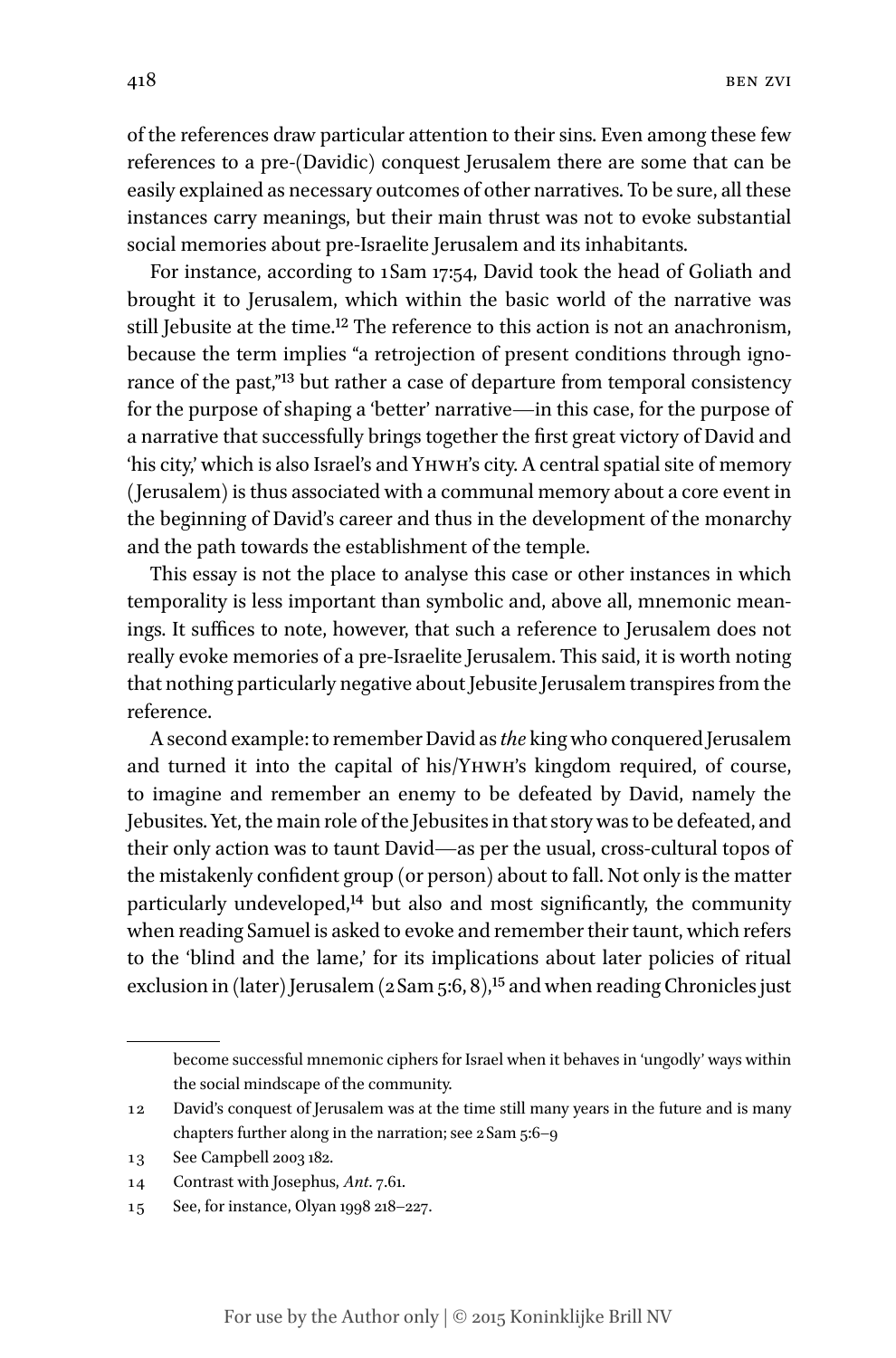to remember that they said to David "You shall not enter here" (1 Chr 11:5).<sup>16</sup> In both cases, mindshare is drawn to the event of the conquest and the city itself, not to the sinful character of the Jebusites.

In addition to the negative evidence, i.e., the lack of a particular negative characterization of the Jebusites or of their construction as 'anti-(ideal) Israel,' there is in fact evidence for a positive characterization of the Jebusites, unlike the case of the other dispossessed nations. For example, there is the characterization of Jebusite Jerusalem in the story of the rape in Gibeah (see Judg 19:10–30). Reading the text evoked in the community the image of a foolish Levite who thought that an Israelite city would be a better place to lodge than Jebusite Jerusalem, just because one was Israelite and the other not. Whatever other messages this story communicated, it certainly created a positive memory of a pre-Israelite, Jebusite Jerusalem. Moreover, if Gibeah was meant to evoke memories of Saul's city within the readership, and Jerusalem meant to evoke memories of David's city, then the Jebusites would have been discursively associated with David.17

The latter observation brings up another crucial difference between (construed, social) memories of the conquest of the land during Joshua's time and those of David's conquest of Jerusalem. Unlike the case of the narratives associated with Joshua, the one about his conquest of Jerusalem nowhere states that David expelled, never mind exterminated, the residents of Jerusalem, nor that he would find it desirable to have done so.<sup>18</sup> Moreover, the story of David's conquest of Jerusalem is placed within and particularly informed by its context in both Samuel and Chronicles. Both books portray and ask their readership to remember a post-conquest, prominent Jebusite who was alive and well. This Jebusite possessed a field even after David's conquest (2Sam 24:16–18; 1Chr 21:15–28; 21:28). David is not condemned for letting the Jebusites live, and indeed the mentioned Jebusite is portrayed in a positive light and is instrumental to the establishment of the proper site of the temple. David is not remembered as a ruler who dispossessed him, but as one who bought the Jebusite's property for full price.

There are additional divergences between memories of Joshua and his conquest of 'the land' and David's conquest of Jerusalem that impact the way in

<sup>16</sup> Contrast with 1Sam 17; 2Kgs 18:19–25; Isa 47:8–13; Ezek 27; Amos 6:1; Obad 3; Zeph 2:15; *passim*

<sup>17</sup> See, for instance Amit 2000 178–184 and esp. p. 181.

<sup>18</sup> Josephus reshapes the biblical text and tells the story as 'it was supposed to be' and thus indirectly confirms that for him the absence of any note about expelling the Jebusites in both Chronicles and Samuel carried a message. For Josephus's version, see *Ant*. 7.65.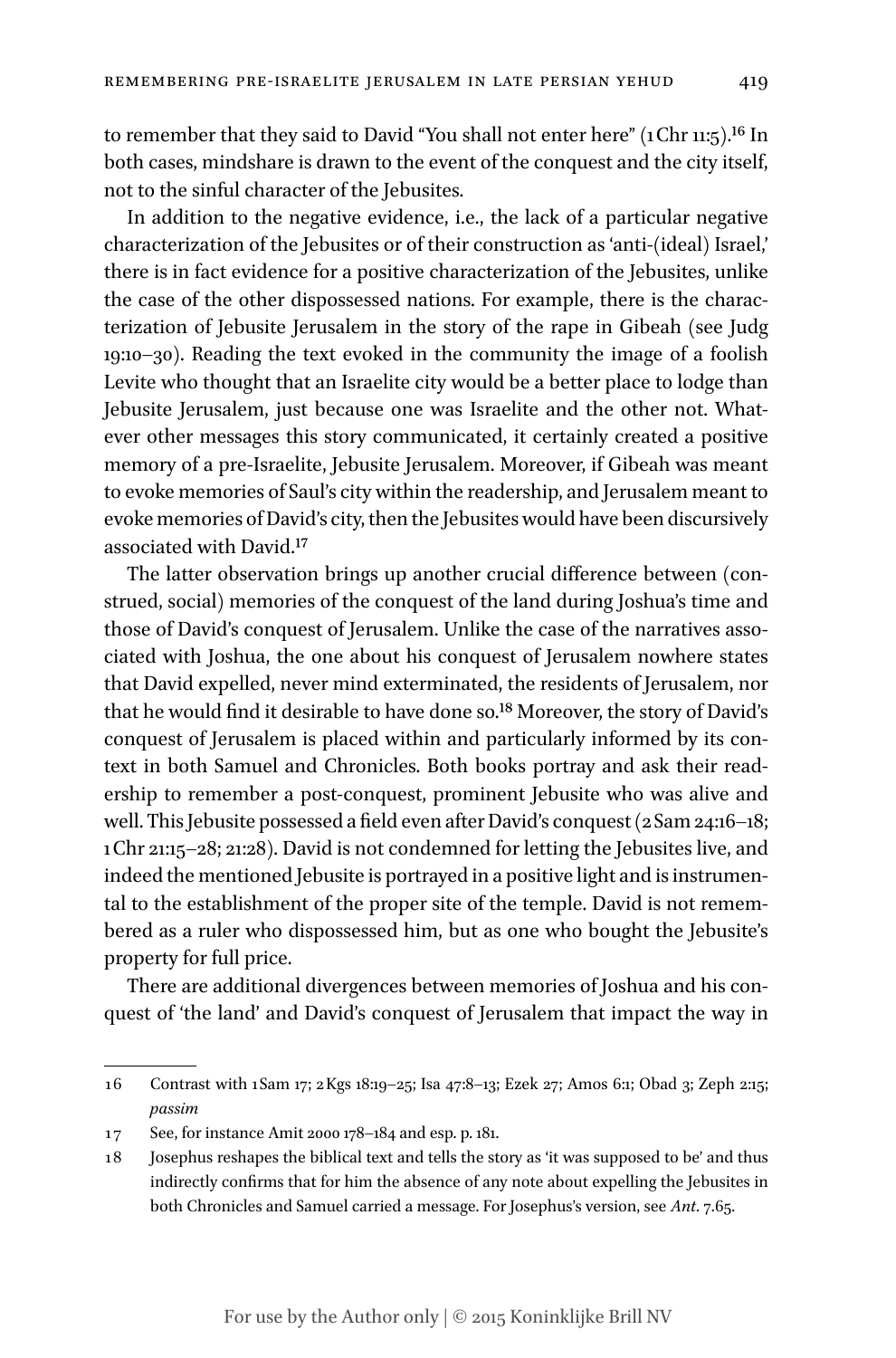which the Jebusites were construed and remembered. Joshua was remembered as engaging and defeating many powerful kings.19 The dispossessed nations were remembered as mighty, many, and often engaging Israel in large coalitions. The characterization of the enemy as mighty was a necessary feature for the construction of the heroic character of the conqueror. Of course, in the case of memories of Joshua and the conquest, the stress was not only or even mainly on the heroic character of Joshua, but on that of YHWH, the one who dispossessed nations.20 Thus, the community developed and remembered mnemonic narratives about the deity's taking possession of the land in the far past that explicitly and repeatedly portrayed the events as requiring and involving mighty divine actions.21 In these narratives Yhwh was both imagined and 'encountered' by the community as a powerful warrior deity whose actions frequently evoked the highest heroic images within the social mindscape of the community, images that were associated with Yhwh's role in the foundational period of Exodus (see, for instance, acts of turning the sea/river into dry land).22

Drawing attention to and turning memories of mighty warriors (divine or human) and their deeds into central sites of memory for the group required some detailed narratives. This requirement was obviously fulfilled in the case of the Exodus and the conquest of the land. Even a cursory reading of the books of Exodus and Joshua demonstrates the point beyond any doubt. Moreover, memories of these great heroic deeds were brought to bear and echoed in many different works within the repertoire of the community (e.g., Isa  $43:16-17$ ; 63:11–14; Mic 7:15; Ps 66:6; 78:11–14; 106:21–22; 114: 3–5; 136:13–16) and one may safely assume that they held a very significant social mindshare.

<sup>19</sup> See the long list of kings in Josh 12, references to fortifications and to large coalitions in Joshua. It has been widely recognized that some neo Assyrian motifs (including 'the one vs. the many') are present in Josh 1–11/12. See, for instance, Van Seters 1990 1–12; Römer 2005 83–90; Younger Jr. 1990.

<sup>20</sup> The heroic/warrior character of Joshua is balanced by the need to characterize him as a Moses-like leader and his successor and above all, because of the strong systemic preference to emphasize the heroic character of Yhwh. It is Yhwh who fought for Israel not Joshua (cf. Josh 23:3 and *passim*), just as it was Yhwh, not Moses, who separated the waters. The widespread portrayal of the dispossessed people as powerful is most often meant to stress YHWH's heroic powers (see, for instance, Num 13:25-33; Deut 7:1; 9:1-2; Josh 23:9; Ps 135:10–12; Neh 9:22–25).

<sup>21</sup> The widespread portrayal of the dispossessed people as powerful is most often explicitly meant to stress YHWH's heroic powers. See, for instance, Num 13:25-33; Deut 7:1; 9:1-2; Josh 23:9; Ps 135:10–12; Neh 9:22–25.

<sup>22</sup> See, for instance, and quite explicitly, Josh 2:10; 4:23 5:1; cf. Ps 114:3, 5; 135:8–12.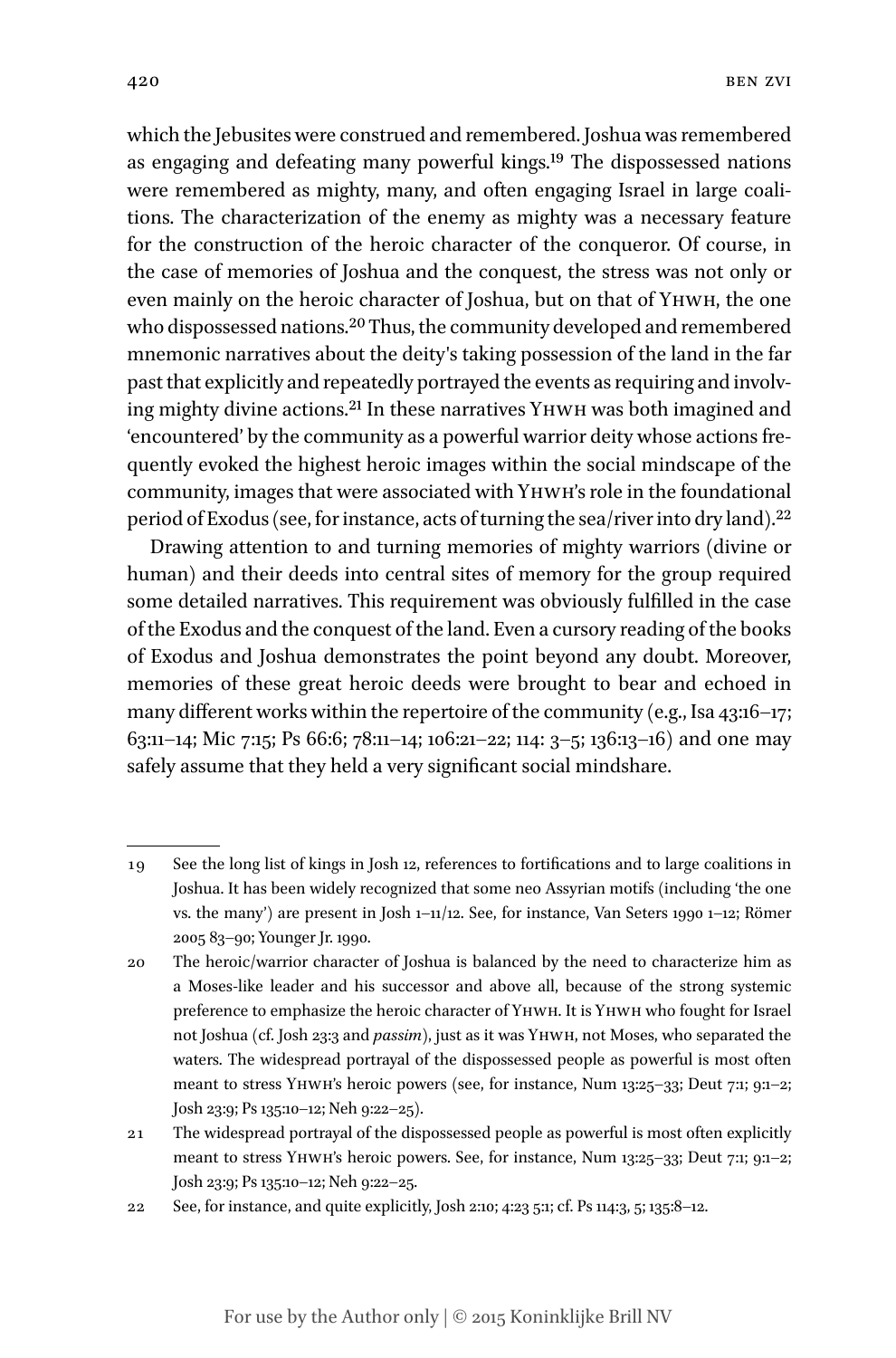But what about the conquest of Jerusalem by David or YHWH? The community believed the city of Jerusalem to be at the center of the 'land' and above all at the center of 'the world.' David, the greatest hero and the leader who took more territory than any other king within the social memory map of the community, conquered Jerusalem. Needless to say, without such an act neither the conquest of the land nor the establishment of the temple, at the core of the world of the community, could have taken place. Taking all this into account, one might have anticipated repeated references to David or at least Yhwh and their heroic deeds in association with the conquest of Jerusalem. One might have expected the existence of detailed narratives commemorating that event time and again and bringing it to the 'present of the community.'23 Certainly any comparison with memories of the conquest of the land by Yhwh/Joshua would lead us to anticipate all of the above for the conquest of the city that 'embodied' the land, as it were.

But the story of the conquest of Jerusalem was not allocated much narrative space within the repertoire of the community (see  $2\,\mathrm{Sam}$  6–9a; 1Chr 11:4–7a) and not much mindshare would have been allocated to it within a community that construed and remembered its past by reading and rereading the authoritative books in its repertoire. Despite all the considerations mentioned above, the actual conquest narrative of Jerusalem consisted of only three and a half or four verses. From the perspective of the community, there was a lot to read, imagine and remember about Jerusalem, but how it was conquered by David played a very minor role.24

Moreover, despite the fact that David was obviously remembered in the community as a warrior hero (e.g., 1Sam 18:7; 1Chr 11:2  $\frac{1}{2}$  2Sam 5:2])<sup>25</sup> and despite the fact that usually great heroes of the past are remembered to have performed at least some acts of heroism when it comes to their most important

<sup>23</sup> Cf. portrayals of other conquests of Jerusalem, whether Titus, Crusaders, or Ṣalāḥ ad-Dīn, and their impact on social memory of the relevant communities.

<sup>24</sup> Jerusalem and related terms (e.g., Zion) appear explicitly well over 800 times in works that were later included in the HB and which were most likely among and on the whole representative of the repertoire of the time. Given that, for obvious reasons, Jerusalem could not appear much in the Pentateuch or in historiographical narratives shaping memories of a pre-David and thus pre-Israelite Jerusalem, this is a very large number. Talmon noticed many years ago that Jerusalem and related terms are proportionally more attested in this corpus than in late-Second Temple literature (when Jerusalem was a much larger city) and or later rabbinic literature (despite Jerusalem's centrality in rabbinic Judaism) and needless to say in the New Testament. See Talmon 1971 300–316.

<sup>25</sup> To be sure, not only as a warrior hero (see Psalms), but certainly as a warrior hero.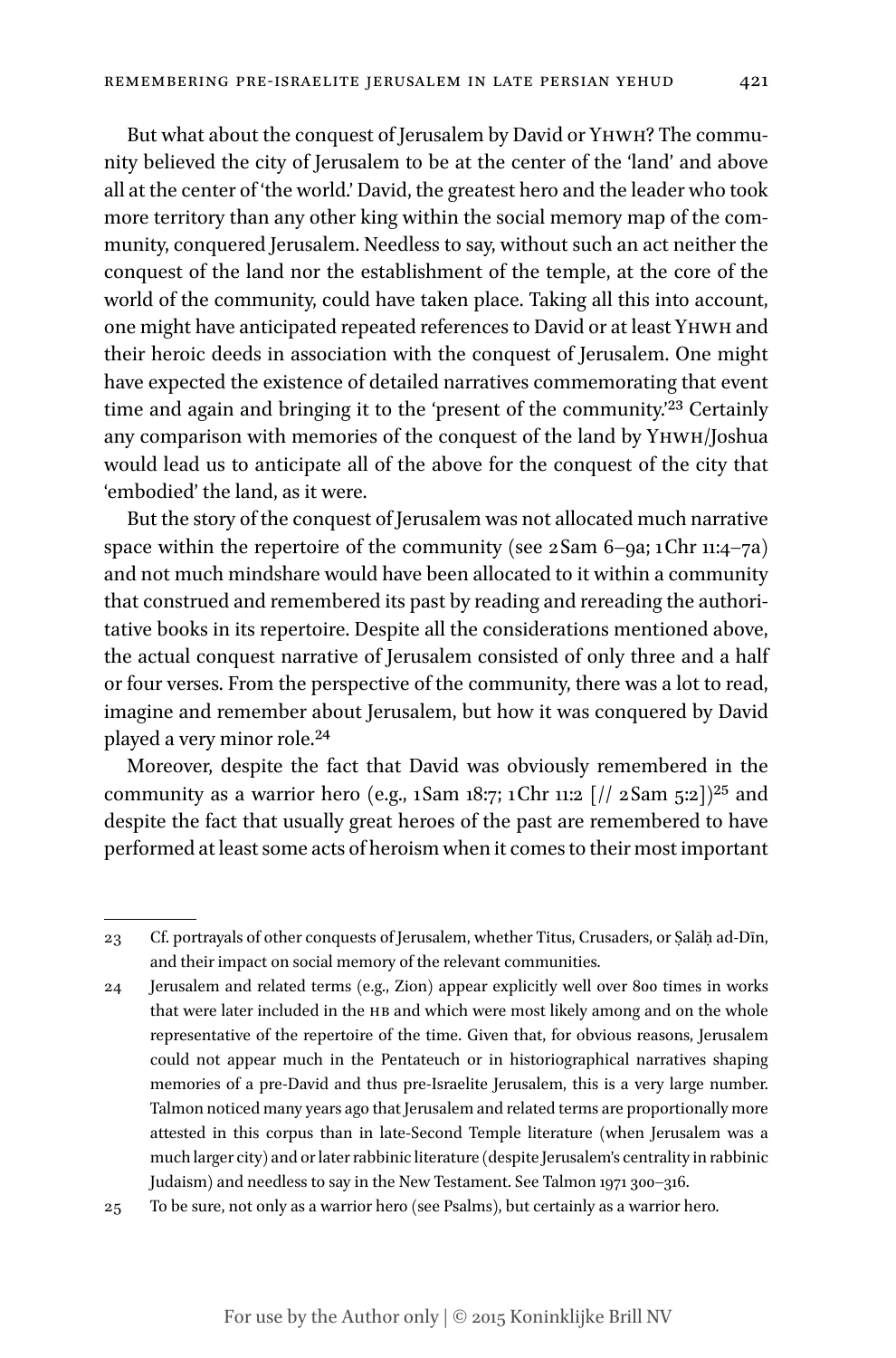achievements, the narratives of the conquest of Jerusalem (as reflected and shaped by both Samuel and Chronicles) and the memories that these narratives evoked in the community failed to assign David any particular acts of personal heroism when it comes to this particular event (contrast, for instance, with the extensive narrative and memories associated with his defeat of Goliath).

This is even more noteworthy in Chronicles, a book that reflects and evokes a memory of the conquest of the city as the first royal act of David (1Chr 11:3– 8). Even as the book seems to follow common generative mnemonic grammars and show a distinct preference to associate the main epic-heroic acts of a great king with the beginning of his reign<sup>26</sup> and thus creates anticipation for references to David's heroism, it fails to do so. The text in 1Chr 11:3–8 does not evoke any particular memories of his epic-heroic deeds or great military wisdom. Instead of emphasizing David's military heroism,<sup>27</sup> it explicitly brings his building activities after the conquest to the attention of the community (1Chr 11:8), which makes him the first and most important pious builder king—a very important *topos* in Chronicles. It is not by chance that in Chronicles the first pious, royal building activity in the land takes place in Jerusalem or is conducted by the best king in the book, David.

To be clear, the point I am advancing is *not* that David was not remembered as a powerful military hero within the community, or that the community would not have construed the story of his conquest of Jerusalem as a significant achievement, but that not much textual attention and thus likely not much social mindshare was drawn first to the entire story of the conquest of Jerusalem (in contrast to, for instance, the Exodus, the conquest of the land, or the preparation and building of the temple in Jerusalem) in general and to David's

<sup>26 &</sup>quot;The author is applying to the figure of David an epic-heroic topos long established in Ancient Near Eastern historiography. Assyrian kings claim to have taken some of their most significant actions at the very outset of their reigns or to have achieved their greatest victories during the first year" (Knoppers 2004 545). Of course, since the conquest of Jerusalem is brought to the beginning of his reign, this military campaign is the first of the king (contrast with 2Sam), and within Chronicles, the first to which the attention of the readership is drawn, but in the past world of Chronicles, David was already a hardened warrior leader when he became king (1Chr 11:2). For a different approach, see Wright 1997 150–177 (159–160).

<sup>27</sup> No action of personal military heroism or military craftiness is particularly evoked. Instead, if there was a warrior hero in the story in Chronicles, it was Joab not David (1Chr 11:6). Cf. 2Sam 6–9a and 1Chr 11:4–7a with Josephus, *Ant* 7.60–64 and notice how the latter stresses David's heroic character; this is consistent with Josephus' tendency to underscore the courage of David. See Feldman 1998 544–550.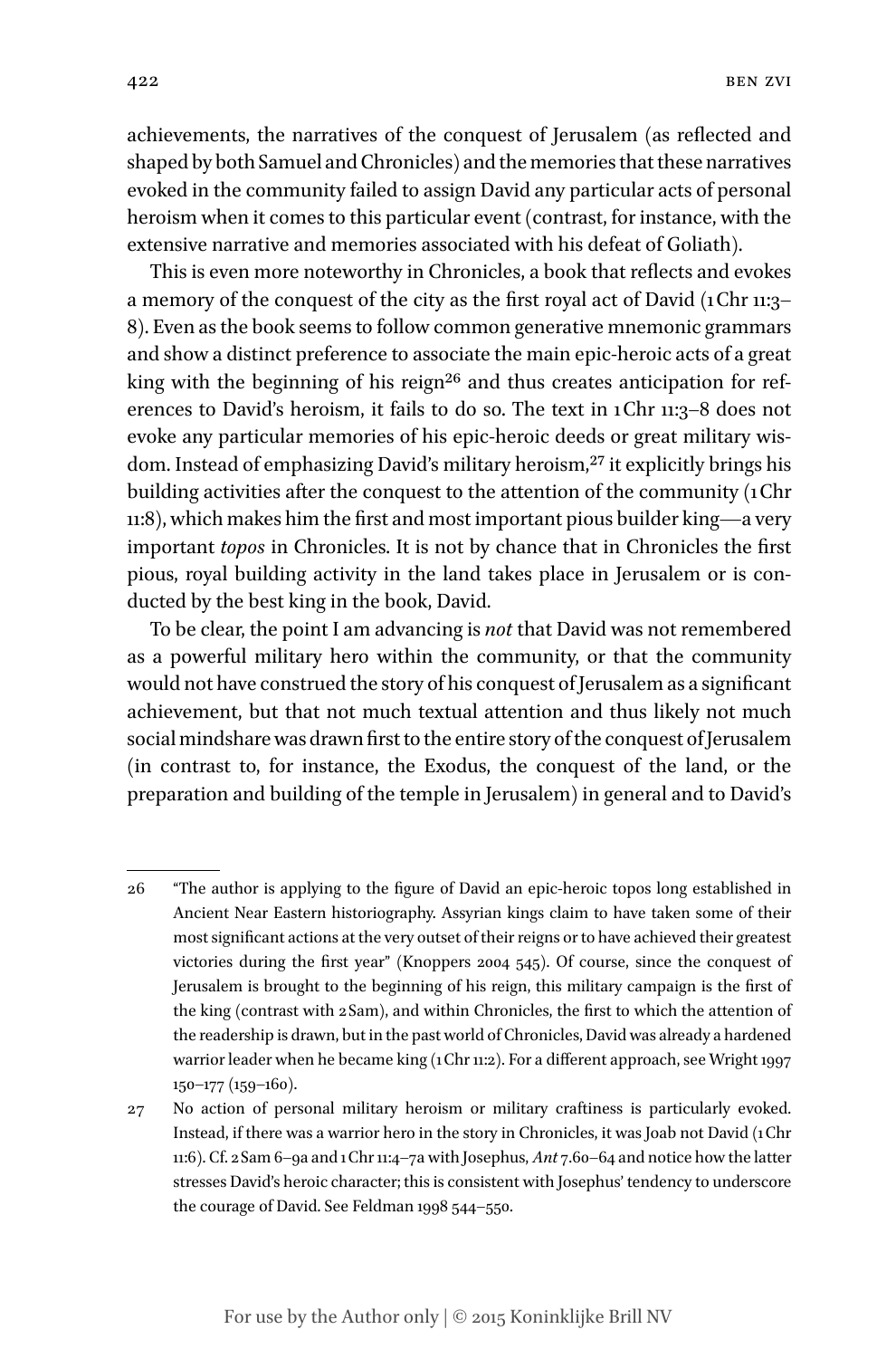own heroism during the conquest of Jerusalem in particular. When the memory of David the hero was brought to the present of the community, stories like his defeat of Goliath were brought up, but not much about what he did when he conquered Jerusalem.

Most of the book of Samuel is about David and more than a third of the book of Chronicles—which presents itself as a history from Adam to Cyrus is devoted to David (see  $1$ Chr 3, most of chs. 6,  $11-29$ ). But reports of David's conquest of Jerusalem spanned only three and a half to four verses. This is obviously not a random or accidental distribution of narrative space. The relative lack of stress on the event and the lack of emphasis on David's heroic aspect in relation to this conquest cannot be taken for granted. The absence of emphasis results from and reflects a strong system of preferences and dis-preferences in terms of shaping social memory within the community that clearly overpowered mnemonic tendencies to lionize David's heroic character in association with the conquest of 'his' city or to make the conquest a central site of memory.

On the surface, one may link these absences with a well-attested tendency in Yehudite social memory to *not* remember some foundational characters (e.g., Abraham, Moses) as the trans-cultural, usual 'manly warrior hero.'28 This tendency may have been at work in the general construction of David in Chronicles and Psalms, but even if it stands somewhat in the background, it certainly fails to explain why David was not the only main personage that was remembered far more as Jerusalem's builder (esp. by the Chronicler) than as the hero of mighty deeds who conquered Jerusalem.

Unlike narratives about the conquest of the land or the Exodus, there is no reference to mighty deeds of Yhwh in the conquest of Jerusalem. To be sure, texts as Josh 23: 4–5 point to the potential within the community for a narrative emphasizing Yhwh's conquest of the last and most important part of 'the land;' there was opportunity for presenting the event as the culmination of the fulfillment of the prophetic words of Joshua, of which late Persian period, Yehudite literati would have been aware, or perhaps associating the successful completion of the conquest with the piousness of the people or its leader, David, who counterbalanced prior acts of rebellion against Yhwh, even if momentarily.29 Yet, such a narrative is missing from the main set of social memories encoded in, and evoked and virtually experienced through the reading and rereading

<sup>28</sup> See, for instance, Ben Zvi 2013, 3–37 (31–34), Römer, 2008 and 2009, 293–306.

<sup>29</sup> Cf. Josh 23:4–13; Judg 2:1–3 and the *general* tendency in the social mindscape of the community to associate success with following YHWH's commandments and failure with rejecting them.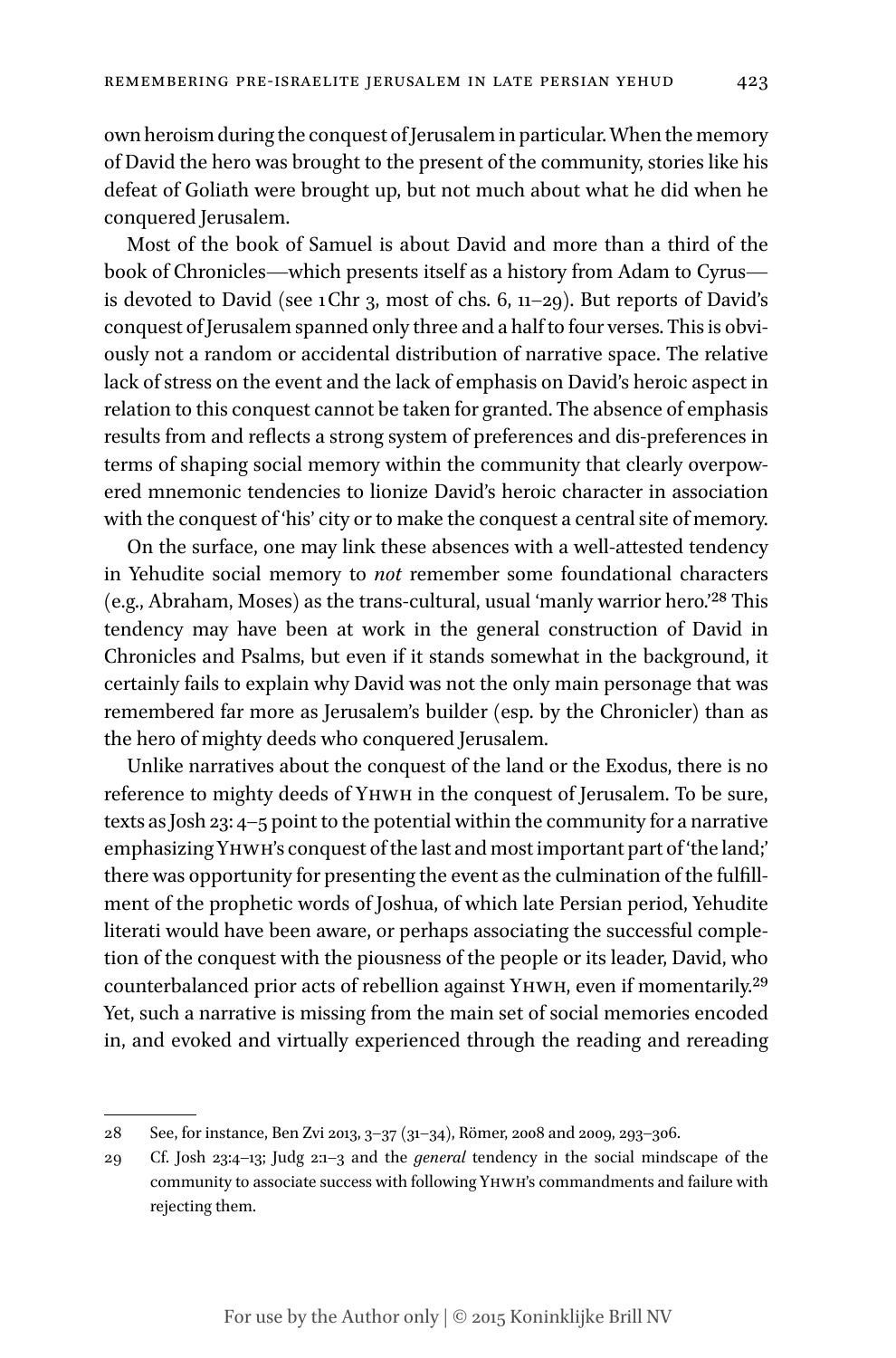of their authoritative, past-constructing repertoire of texts. Indeed, in sharp contrast to the numerous references to Yhwh as the deity of wondrous heroic deeds who brought/took Israel up/out from Egypt or gave 'the land' to Israel or removed its previous occupants so as to allow Israel to settle, to the point that these became main attributes of the deity,<sup>30</sup> nothing remotely similar was developed within the community in relation to a Yhwh who conquered or gave Jerusalem to Israel, even if Jerusalem was construed to be the center of 'the land.' YHWH was imagined as the 'creator' or 'builder' of Jerusalem,<sup>31</sup> but not as its conqueror and the main mighty deeds with which the deity was associated with the city were related to the (re)building of an utopian Jerusalem in the future, not with any conquest of the past.32

In sum, there is good reason to assume that there was a strong generative grammar that led, against significant odds, to the shaping of a social memory in the community in a way that clearly distinguished between the conquest of the land by Joshua/Yhwh and David's conquest of Jerusalem. This generative grammar and its outcome in terms of social memories in late Persian period Yehud could not but play a significant role in the construction of the Jebusites.<sup>33</sup> But before positing explanations for the existence and prevalence of a generative system of preferences and dis-preferences that shaped the community's memories of David's conquest of Jerusalem, two matters must be addressed.

Turning to the first of these matters, one might be tempted to argue that the two conquests ('the land' and Jerusalem) were remembered differently, because they were historically different. Such explanations were relatively common several decades ago, but most scholars today would agree that they hold no water.<sup>34</sup> As the narrative of the Israelite conquest of the land demon-

<sup>30</sup> E.g., Exod 6:7; Lev 11:45; Deut 1:25; 2:29; Josh 24:17; Judg 2:12; *passim*.

<sup>31</sup> Being Jerusalem's creator (בנה) / builder (בנה) was one of YHWH's attributes. See, for instance, Isa 65:18–19; Ps 102:17; 147:2 cf. Isa 54:5; Ps 51:20.

<sup>32</sup> When it comes to Jerusalem, there is some element of *imitatio dei* in the construction of David. The city is David's city (e.g., 1Chr 11:7) and also Yhwh's city (Isa 60:14; cf. Zech 8:3); moreover, both are its archetypal builders. This issue demands, however, a separate discussion that cannot be carried out within the boundaries of this chapter. (Note also that Israel and the nations other than Israel are also imagined as future builders of the city; e.g., Isa 60.)

<sup>33</sup> See below.

<sup>34</sup> Several decades ago, the question of whether Jebusite Jerusalem was deeply integrated in and highly influential in the shaping of the Davidic kingdom and its traditions was a 'hot topic.' On this debate see, for instance, Roberts 1973 329–344; Jones 1990 119–142 and the extensive bibliography mentioned in these works. These debates were based on assumptions about the basic 'historicity' of many of the details in the narrative (or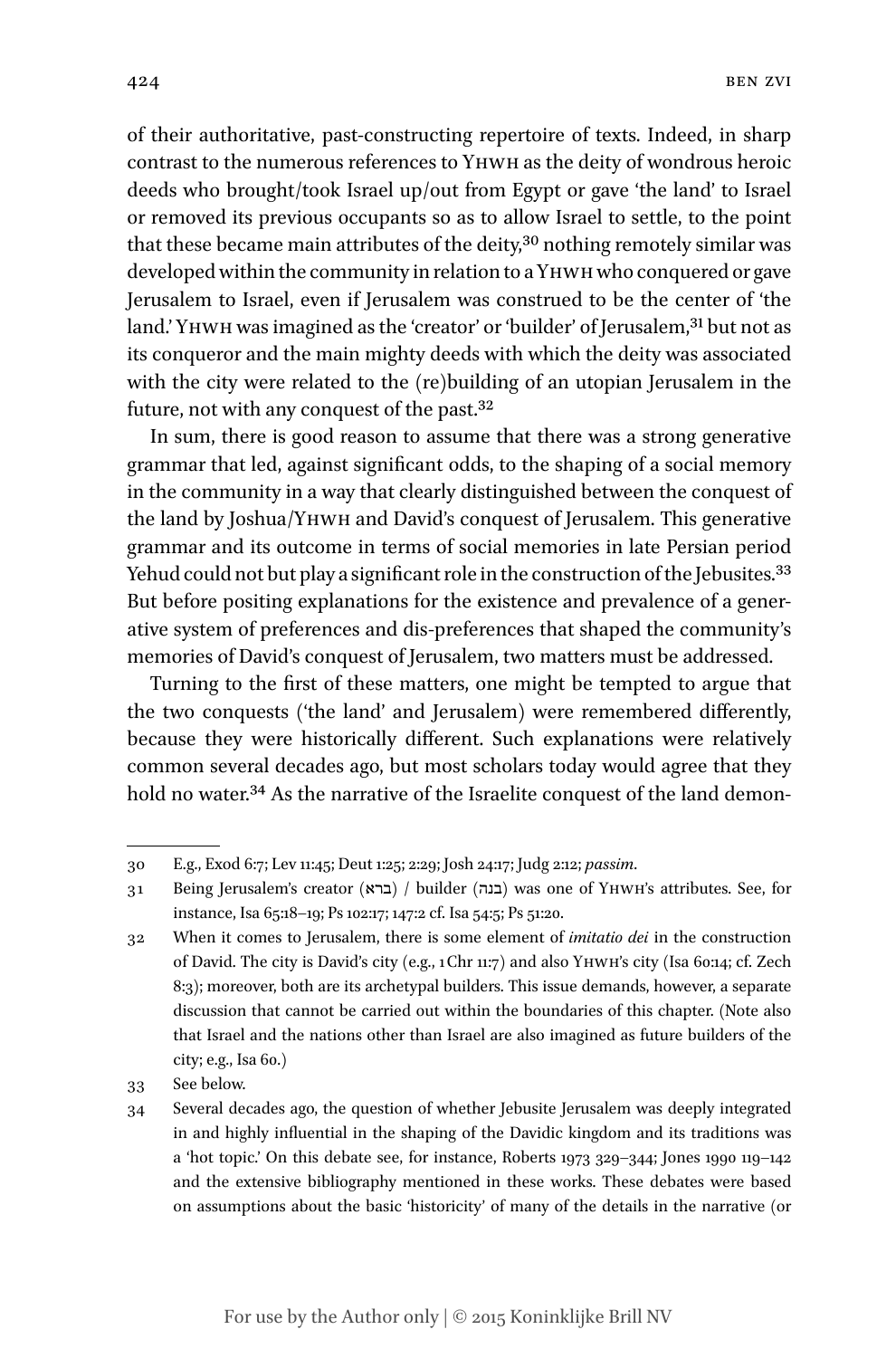strates beyond any doubt, 'historicity,' in our terms, was not a necessary requirement for the development of a preferred narrative or even sets of balancing narratives, as is demonstrated in this case.35 From a systemic perspective, the main requirements were that the narrative must (a) be consistent with and supportive of the other main narratives of the mnemonic community and (b) be coherent with the general social mindscape of this group (e.g., on matters such as its take on causality, what constitutes pious appropriate behaviour and the like).36

Constructions of the character of the society that existed in Jerusalem before it turned into an Israelite (or even Judahite) city, and of the fate of its original inhabitants were part and parcel of the social memory of a community in late Persian Yehud and were not governed by what historically transpired in Jerusalem centuries earlier.37

As we turn our attention memories of a pre-Davidic conquest of Jerusalem, the minor report evoking an image of an early Israelite, pre-Davidic conquest of Jerusalem in Judg 1:8 comes to the forefront. There might have been a tradition about an Israelite conquest of Jerusalem well before David (see also

some reconstructed, hypothetical precursor of the narrative), which in turn were based on proposed early datings of the relevant texts. Today, most critical historians tend to agree that none of these texts is from the Davidic/Solomonic period. Instead, they maintain that these texts appeared centuries later and represented later viewpoints; moreover, many of these scholars tend to doubt, with very good reason, the existence of a historic Dadivic 'empire' *as described* in the books of Samuel (and Chronicles; e.g., Sass 2010 169–174 and bibliography). (For an example of an opposite position with directly bearings on the use of the texts discussed here to reconstruct the history of 'Davidic period,' see Cogan 1997 193–201.) Finally, even if there was some leader of a band of para-social elements named David who took over Jerusalem and established a chiefdom, neither this David nor his Jerusalem were close to the David or Jerusalem of the narratives and above all, the social memory of the community in late Persian period Yehud.

- 35 This is not the place to discuss the archaeological data that shows that the narrative in Joshua cannot be taken as a direct representation of historical events. The literature on the matter is extensive and conclusive. For a summary, see, for instance, Finkelstein and Mazar 2007. To be sure, the quest for historicity in this narrative is misguided to begin with and arises from a misunderstanding of the genre of the book of Joshua.
- 36 Incidentally, similar criteria tend to influence strongly the chances for integration into social memory of even contemporary groups of particular (construed) memories. This matter, however, stands beyond the scope of this paper and cannot be elaborated here.
- 37 This holds true whether we today are able to reconstruct the historical society of pre-Judah Jerusalem and the circumstances leading to its fall or perhaps integration into Judah or not.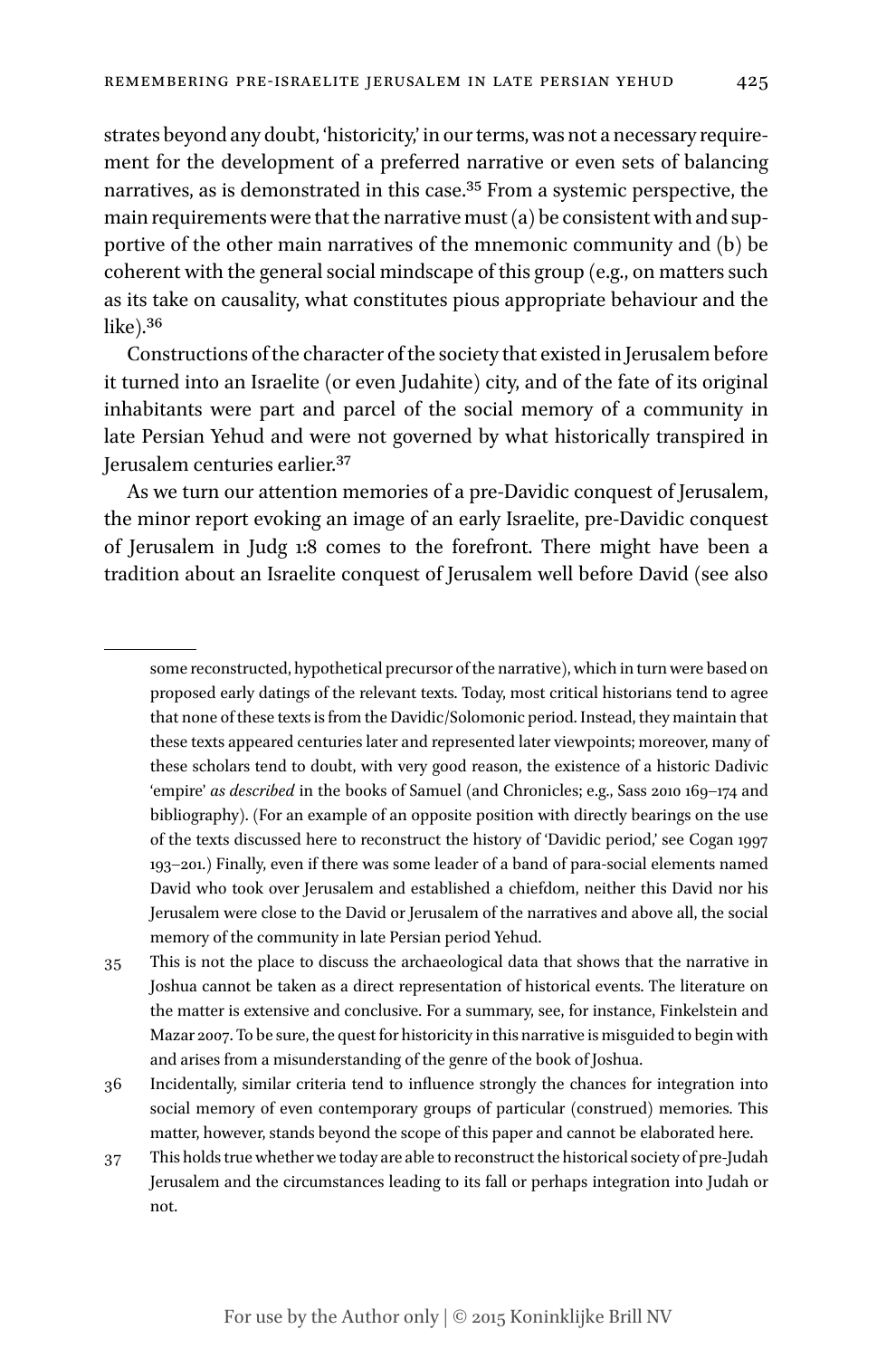Judg 1:7 and cf. Josh 10:1-27; 12:10). But not much attention is drawn to it.<sup>38</sup> It played no substantial role in the construction of memories about Jerusalem in Persian period, Jerusalem-centered Yehud and never developed much social mindshare and ended up with a minimal narrative space in ancient Israelite historiography and its social memory.<sup>39</sup> This is neither because such a tradition would have been in direct tension with texts such as Josh 15:8, 63, which associate Jerusalem with Benjamin, not Judah,<sup>40</sup> nor because of the note in Judg 1:21 that the city was not captured by the Israelites (Benjaminites) and that they and the Jebusite live together 'till this day.'41 Instead, other processes governing systemic selection and dis-selection were at work. To mention some of them:

First, scholars working on social memory have noticed a (cross-cultural) tendency towards oneness, that is, characters that already have much mindshare tend to develop further mindshare while at the same time pre-empting the development of memories of potential competitors to their roles, which then tend to be far less remembered and even forgotten.42 Within the matters dis-

<sup>38</sup> Notice, for instance, the lack of any stress on Jerusalem in Josh 12:10.

<sup>39</sup> The statement about the minimal textual space allocated to this memory is correct also if we consider the entire authoritative repertoire of the community at the time. I assume, along with the vast majority of scholars, that the Pentateuchal, the deuteronomistic/historical, and the prophetic collections were part of the authoritative repertoire of the late Persian period literati in Yehud, in a form relatively close to the present one, and that these texts, along with Chronicles, at least some Psalms and Proverbs and books such as Lamentations, constitute for the most part a representative approximation to the contents of that library.

<sup>40</sup> From the perspective of the literati in late Persian Yehudwhowere acquaintedwithJosh15: 63 and Judg 1:21, the city was both Benjaminite (Judg 1:21; see also Josh 18:28) and Judahite (Josh 15:63), and thus, it was Yehudite. Moreover, since from their own perspective Yehud stood for 'Israel,' Jerusalem was also Israelite. This thinking shapes and is reflected in additional constructions of the past. See, for instance, the reference to the residents of Jerusalem in 1Chr 9:3; and cf. 2Chr 11:14–16. "For the Chronicler, Jerusalem has always been the centre of 'all Israel', where people from the tribes have lived, both during and after the time of the united kingdom … [a] list of the inhabitants of Jerusalem should then naturally include Ephraim and Manasseh" (Japhet 1993 208).

<sup>41</sup> Cf. the book of Joshua explicitly states that Joshua conquered the entire land and that he did not. See Josh 11:23, which is followed by a list of defeated kings in Josh 12, and which is immediately followed in the text by Josh 13:1–6. Cf. Josh 23:1–5 and Judg 1:1–2:5. These tensions do not lead to less social mindshare or narrative space. In fact, tensions like these may serve as attention getters and draw particular attention to the matter (and serve well for didactic purposes; see the case mentioned above). But this is not the case here.

<sup>42</sup> For an example of tendencies towards mnemonic 'oneness' see Schwartz 2009 123–142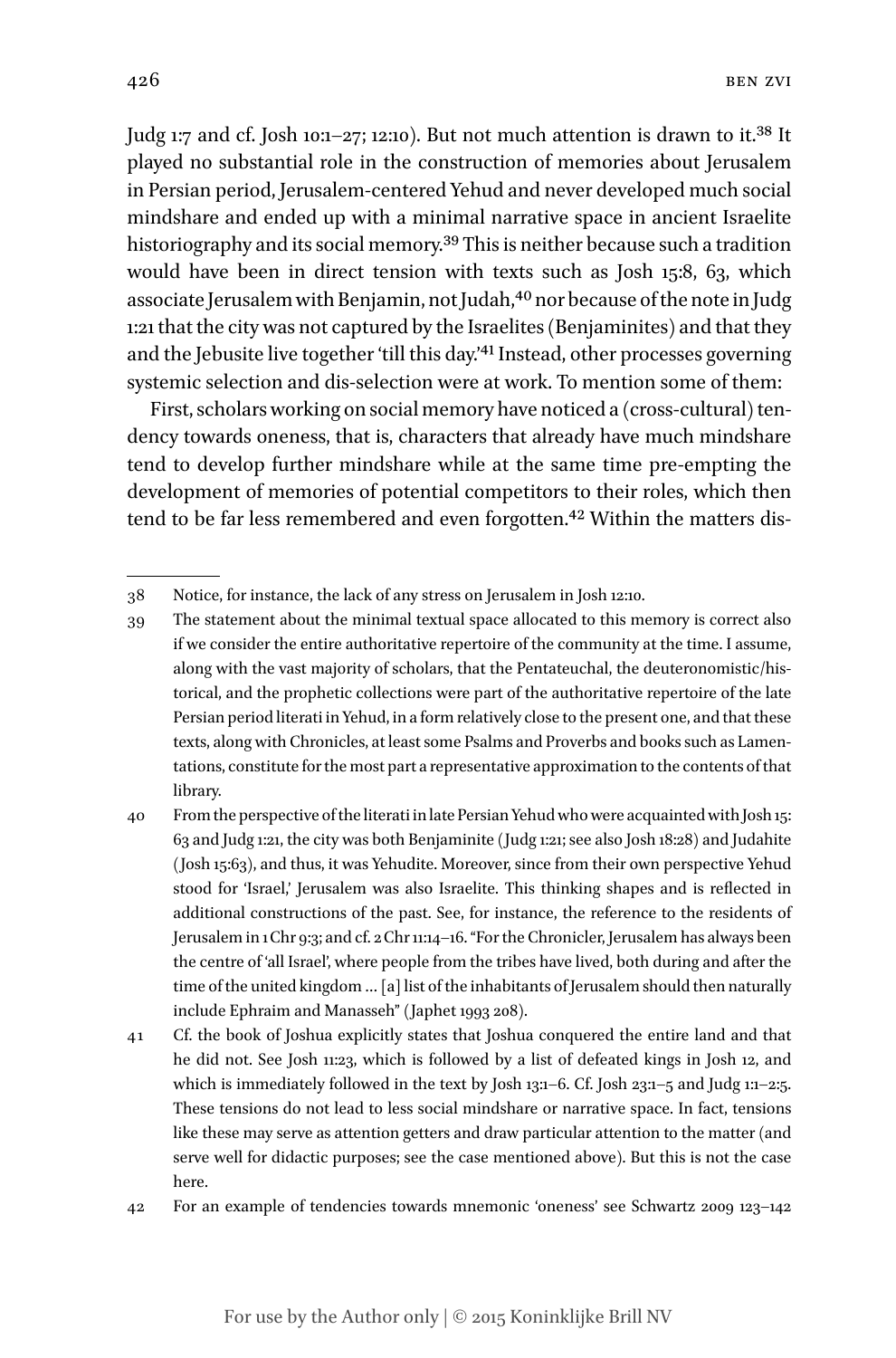cussed here, this means that there was little room within the set of social memories of the late Persian period Yehudite literati for evoking, imagining, and developing much social mindshare for pre-David, earlier Israelite conquerors of Jerusalem. David, only one personage, was *the* conqueror of Jerusalem.

Second, any emphasis on a previous conquest would have led to an image of a Jerusalem that was lost to Israel and then settled by the Jebusites. This image would have stood contrary to the main thrust of the constructions of Jerusalem within the community. Jerusalem, unlike 'the land' (or significant portions of it) was not imagined as a place in which foreigners could potentially settle and displace Israel. This is a community in which post-David Jerusalem was construed as either an Israelite city (i.e., Judahite or Yehudite) or not inhabited at all. In other words, if Israel becomes anti-Israel and thus the city is destroyed, it can only be resettled by Israel.

Third, the lateness of the conquest of Jerusalem allows not only for David to conquer Jerusalem for the first time, but also provides an explanation for the (construed) absence of a temple in Israel until the Davidic/Solomonic period.

Fourth, since there existed within the discourse of Persian period Yehud a mental map of Israel that had Jerusalem at its center (see, for instance, Ezekiel and the idea that Jerusalem belongs to 'all Israel;' see also Chronicles<sup>43</sup>) and in which the city symbolized both country and people, the absence of Jerusalem within Israel's map in the pre-Davidic period conveyed a sense that Israel was still in the process of constituting itself, even after the Exodus, Sinai and the conquest of the land by Joshua. Israel's founding figure was Moses, but Israel was still in need of a secondary founding figure, David (and his associate Solomon), because Israel, as understood by the community in Yehud, was not properly constituted until Jerusalem was able to house the temple.<sup>44</sup>

Fifth, the above mentioned approach is consistent with and generates a tendency to stress the difference between David and previous leaders, and especially the previous Israelite king, Saul, who ruled in the area and was imagined as powerful, but who did not attempt to take Jerusalem. In contrast,

and see bibliography for the general approach. This tendency is related to the so-called "Matthew Effect." On the "Matthew Effect" see Rigney 2010.

<sup>43</sup> See note 38.

<sup>44</sup> On the explicit pairing of Moses and David, see Chronicles. On the matter, see De Vries 1988 619–639; Riley 1993, 61–63; Cf. Kleinig 1992 75–83; Schniedewind 1999 158–180 (177– 178); Ben Zvi 2011 13–35 (29–32). This construction of the past may not have been a 'radical' innovation of Chronicles, but rather Chronicles may have voiced and developed basic approaches to the past that might have existed before its writing. (For 'Moses' and 'David' in later periods, see Mroczek 2008.)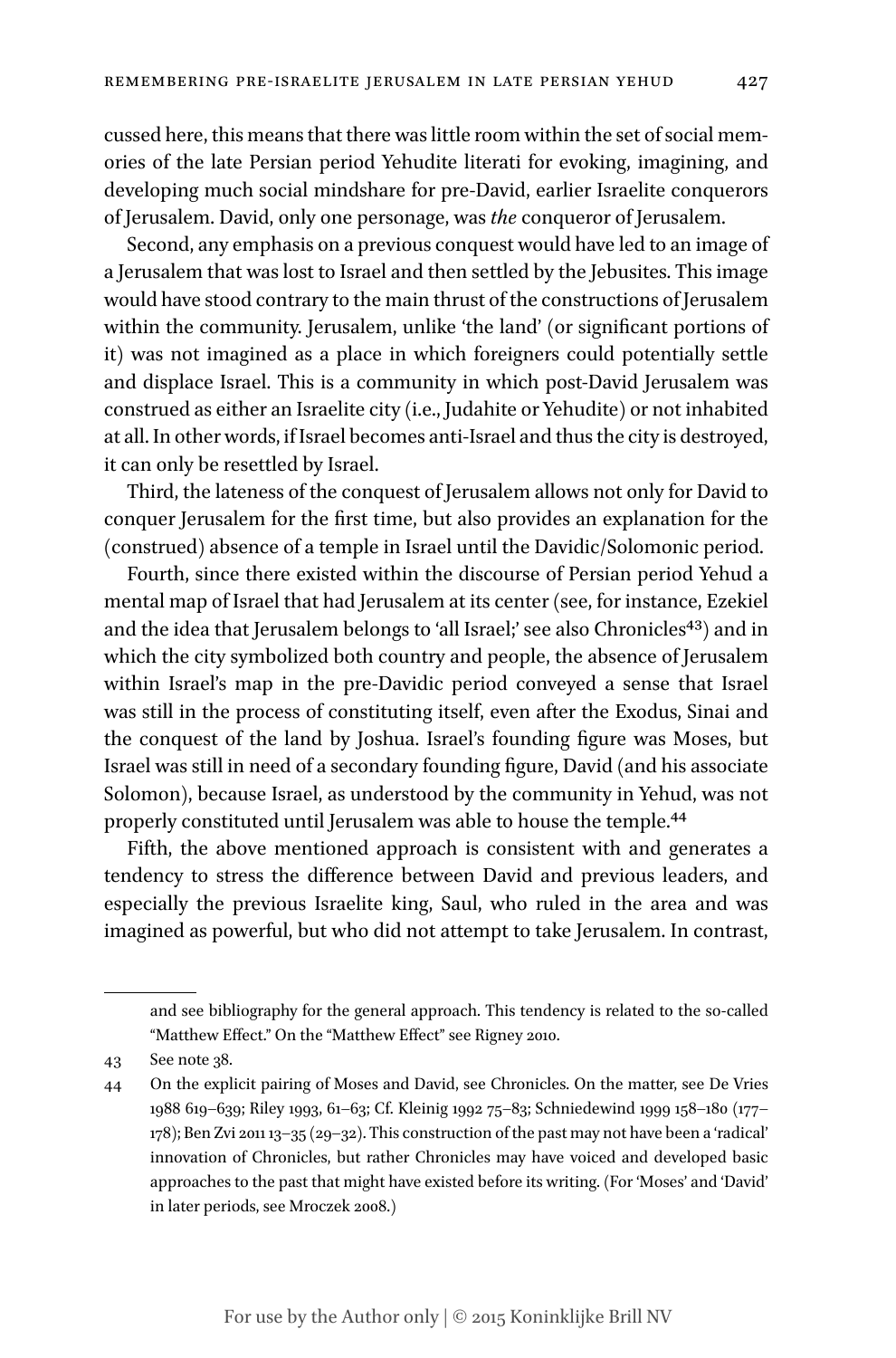and to make the point even more salient, David in Chronicles marches against Jerusalem immediately after he becomes king of Israel.45

Sixth, the lateness of the setting up of Jerusalem as an Israelite city in the distant past also carried a sense of helical repetition of history, as following the catastrophe of 586 BCE, Jerusalem and its temple was established anew at a time within a map of Yehud that contains well and long-established Benjaminite ('Saulide') centers. Jerusalem, city and temple, is again the 'late comer' who happens to stand at the center of Yehud, Israel and even the world, and displace all earlier Israelite centers.46

All these considerations not only pre-empted the development of a strong social memory about a pre-Davidic conquest of Jerusalem, but show the kind of constraints, systems of preferences and dis-preferences, and generative ideological grammars that shaped the ways in which the discourse of Persian Yehud construed David's conquest of Jerusalem and in which this event was remembered, at least by the literati of the period.

This being so, what could have created such a preference for a construction of Jebusite Jerusalem in terms so distinct from those who were construed as dispossessed by Joshua? Why was Jerusalem so different from 'the land' and Joshua from David? Why, although Jerusalem as a site of memory was closely associated with David, did the latter's conquest draw only relatively minor attention in contrast to many other aspects of memories of Jerusalem and David?

#### **Imagining Jerusalem and Jerusalemites, and Construing 'Worlds' through Social Memory**

To a large extent one may say that all groups are mnemonic communities, that is, groups shaped around a set of widely shared memories of the past that help to make sense of the group, or in other words, that provide it with an identity and ability to socially reproduce itself. The community in Yehud that construed itself as a 'text/torah' centered community was certainly a mnemonic community. What people remembered of their past or future (e.g., the memories of 'experiencing' through acts of imagination the utopian future evoked through the reading and re-reading of prophetic literature) played an important role for

<sup>45</sup> Note also the Saul/Gibeah—David/Jerusalem contrasting pairs and their roles in shaping social memory. See above and Amit 2000 181.

<sup>46</sup> On 'helical' rather than 'cyclical' see note 60.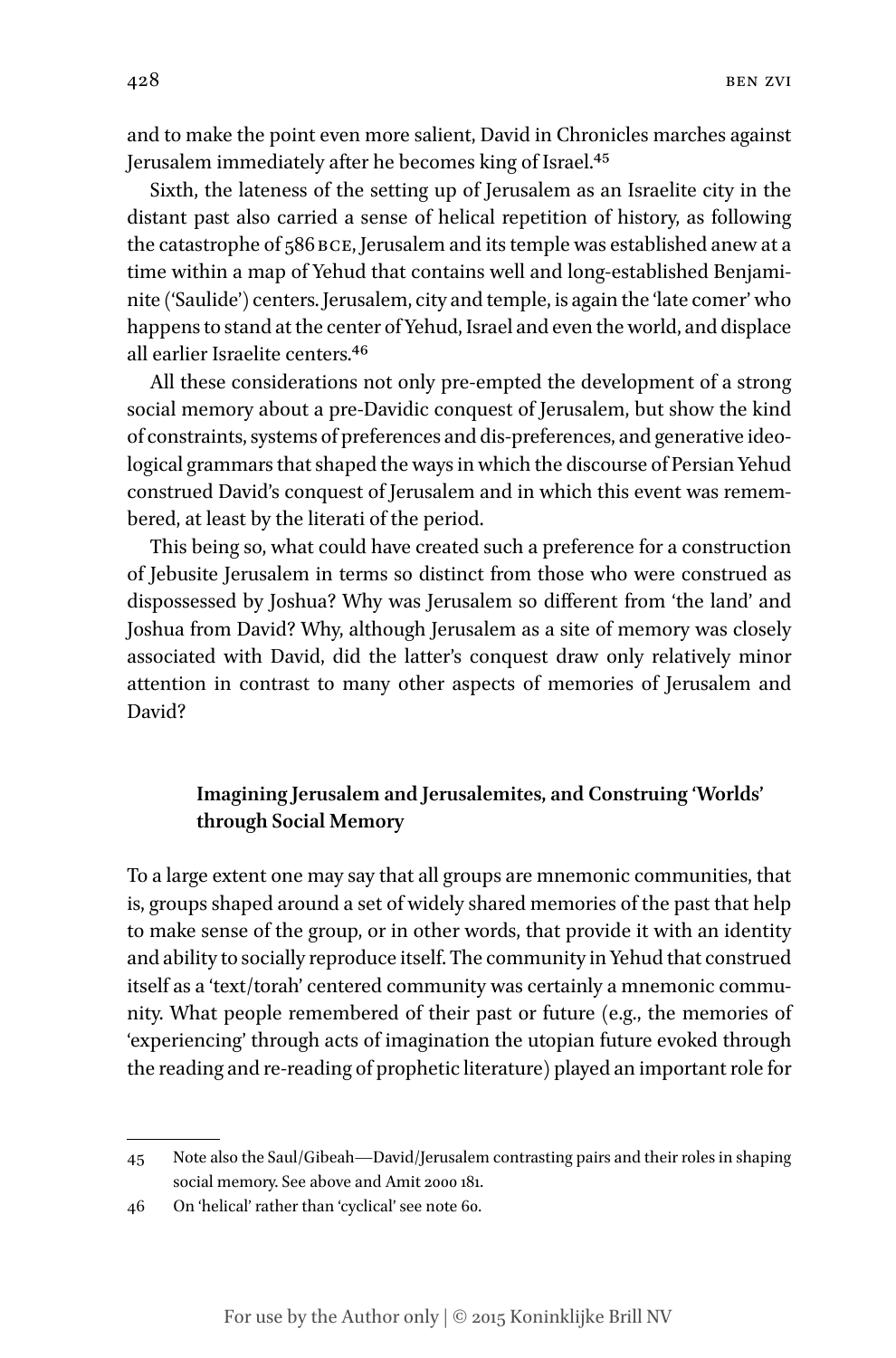the self-understanding of the community and the shaping of their social mindscape. For the purposes advanced, it is particularly important, as mentioned above, that Yhwh was remembered as the 'builder' of Jerusalem and not its conqueror.

Within the discourse of late Persian Yehud, Jerusalem was marked as the sacred centre of the world, the place destined to be the site of the only legitimate temple of Yhwh well before David conquered it, evident in the explicit references to Jerusalem in Abraham stories (see below) and to the 'city that Yhwh will chose' in Deuteronomy, which were read in Yehud as references to Jerusalem.

During the late Persian period Jerusalem was marked as the place for the mythical 'waters' that will emerge from the temple/city (cf. Ezek 47:1–12Joel 4:18; Zech 13:1 and 14:8; Ps 46:5–6; cf. Isa 33:21), a city on which Yhwh shines, a source of mythical light to which nations and rulers (i.e., the human world) come (see Isa 60:1–3; 19–20) and מכלל יפי the perfection of beauty' that can actually be achieved on earth, even if only in the future, and which in the meantime exists in the shared imagination of the community (Ps 50:2). To be sure, the community had only a small, poor temple and city, but none of this could have demoted Jerusalem of its status and place in the divine economy. Moreover, all these utopian attributes were construed as certain to come, because without them, without the cosmic city at the center providing divine 'water,' 'wisdom,' 'light' to the world, the latter could not be imagined as reaching its stable status under the kingship of Yhwh. Similarly, Jerusalem before David was not even Israelite, but already had its place set in the divine economy and was certain to achieve its role and house the temple at some point.

Within this discourse, David's conquest by itself did not change the nature of the place or its relation to YHWH, nor did the destruction of the city in 586 BCE, for that matter. To be sure, David's conquest like Cyrus' declaration (2Chr 36:22–23) allowed the materialization of other developments. But they played a secondary, enabling role to the transformation of the city to the place of the temple. Building its proper (i.e., Davidic) temples, which symbolically were one temple, was building Jerusalem and building the ground for the fulfillment of its necessary role in the cosmos.47 David, Solomon and Yhwh did that in the past,48 and Yhwh will do that in the future and then 'reside' in the city

<sup>47</sup> Ben Zvi forthcoming.

<sup>48</sup> To lesser extent, Cyrus, alongside with Zerubbabel, son of Shealtiel and the high priest Joshua, son of Jehozadak (e.g., 2Chr 36:22–23; Haggai), did that too within the main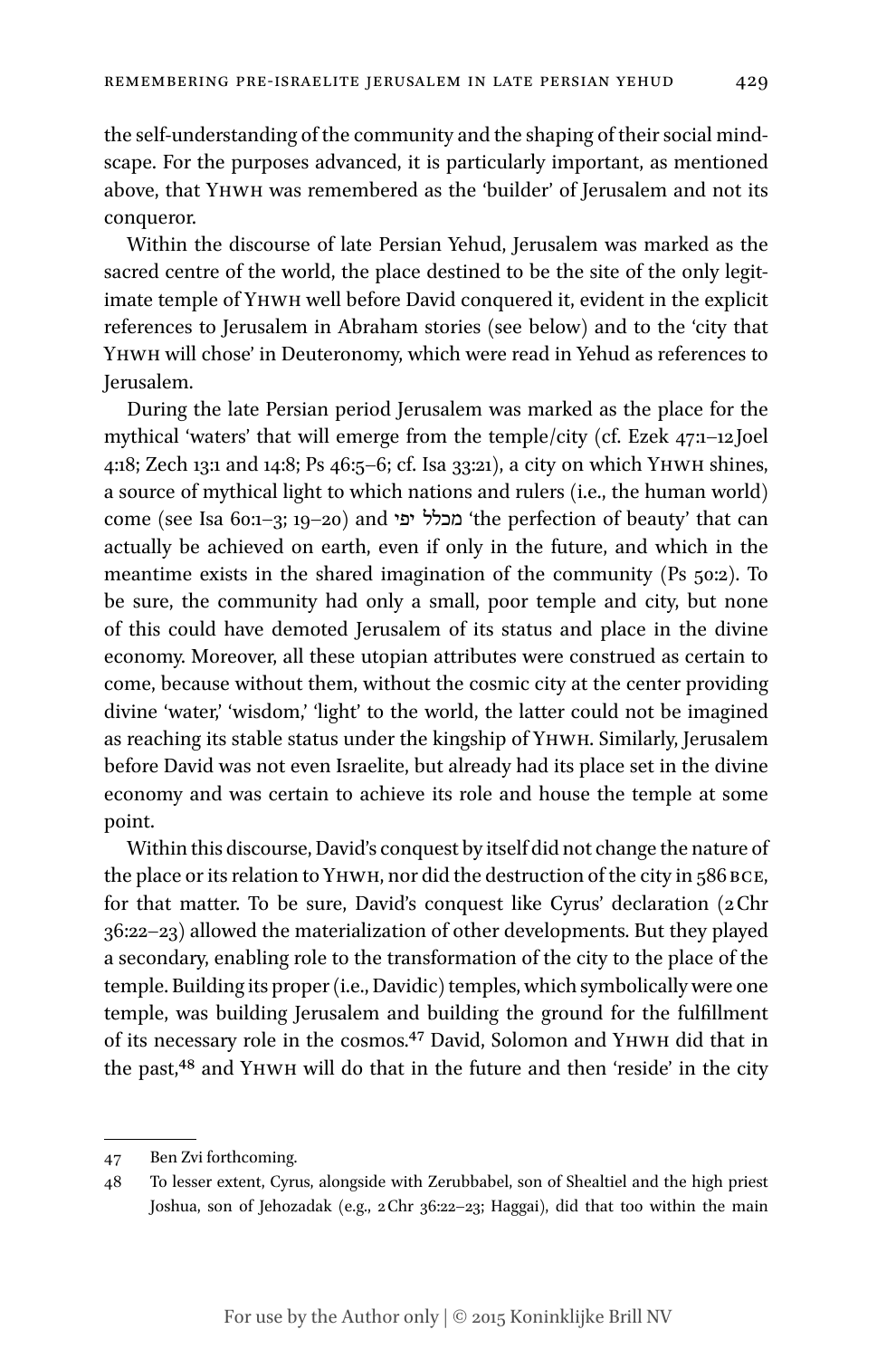forever. Social memory is drawn to these central matters and thus shapes what is important to remember about them. It is far more important to remember David's role in the preparations for the building of the temple and establishing rules for worship within it than to remember his conquest of Jerusalem. In fact, remembering one more than the other served to make a strong point about what is important for the community within its discourse.

In addition, there was a tendency within the social mindscape of the literati to construe the temple as inimical to war (and shedding human blood).49 The temple tended to be associated with 'rest,' not with military victory (e.g., 1Chr  $22:7-9$ ;  $28:3$ ; cf. 1 Kgs  $5:17-19$ ).<sup>50</sup>

The association of Jerusalem with sacred space, whether the temple stands on it or not, has implications in terms of preferences and dis-preferences for the construction of its inhabitants. As mentioned above, from David's conquest, through the vicissitudes of multiple generations, including military defeats and even the razing of the city, Jerusalem was remembered as inhabited by Israel or not at all.51 But what about the time before David's conquest?

The mnemonic community in Yehud had to remember and imagine the existence of a pre-Israelite Jerusalem and Jerusalemites. This went together with the construction of Israel as coming 'from outside the land' and a systemic dis-preference for potential mnemonic narratives about a Jerusalem built on 'virgin soil.'52 The community encountered not only the Jebusites of the period

49 See, among others, Japhet 1993 397–398, Niditch 1993 139–140.

mnemonic narratives of the community, but the 'second temple' that they established, as per Yhwh's command, was secondary in importance to the (Davidic/) Solomonic and the future, utopian temple. As usually is the case in main mnemonic narratives, the original and the final points carry more mindshare within the community than what is between them; moreover, the fact that the 'second temple' which the community could see not only with the eyes of their imagination, but also with their physical eyes and with which they interacted in 'material ways' regularly was poor and certainly not 'glorious' may have contributed to the social construction of this temple as a temporary one, to be superseded by the 'glorious' and certain to be utopian temple of future Jerusalem.

<sup>50</sup> It is possible that this tendency had a role to play in, at least, readings of Exod 20:25 (cf. Deut 27:5) even if not necessarily on the origins of the instructions set in these verses. Cf. the later readings of these verses reflected in m. Middot 3:4.

<sup>51</sup> Cf. the motif of the 'empty land.'

<sup>52</sup> Theoretically, one might imagine a different original myth of Jerusalem, namely as a city built by David on completely new place (cf. the case of Samaria; see 2Kgs 16:24), but if this were the case, such a Jerusalem will lack continuity with its (imagined) past (e.g., with the city encountered by Abraham, with Mt. Moriah, with the alien city that was much better than Gibeah, which was also the city that became Saul's capital).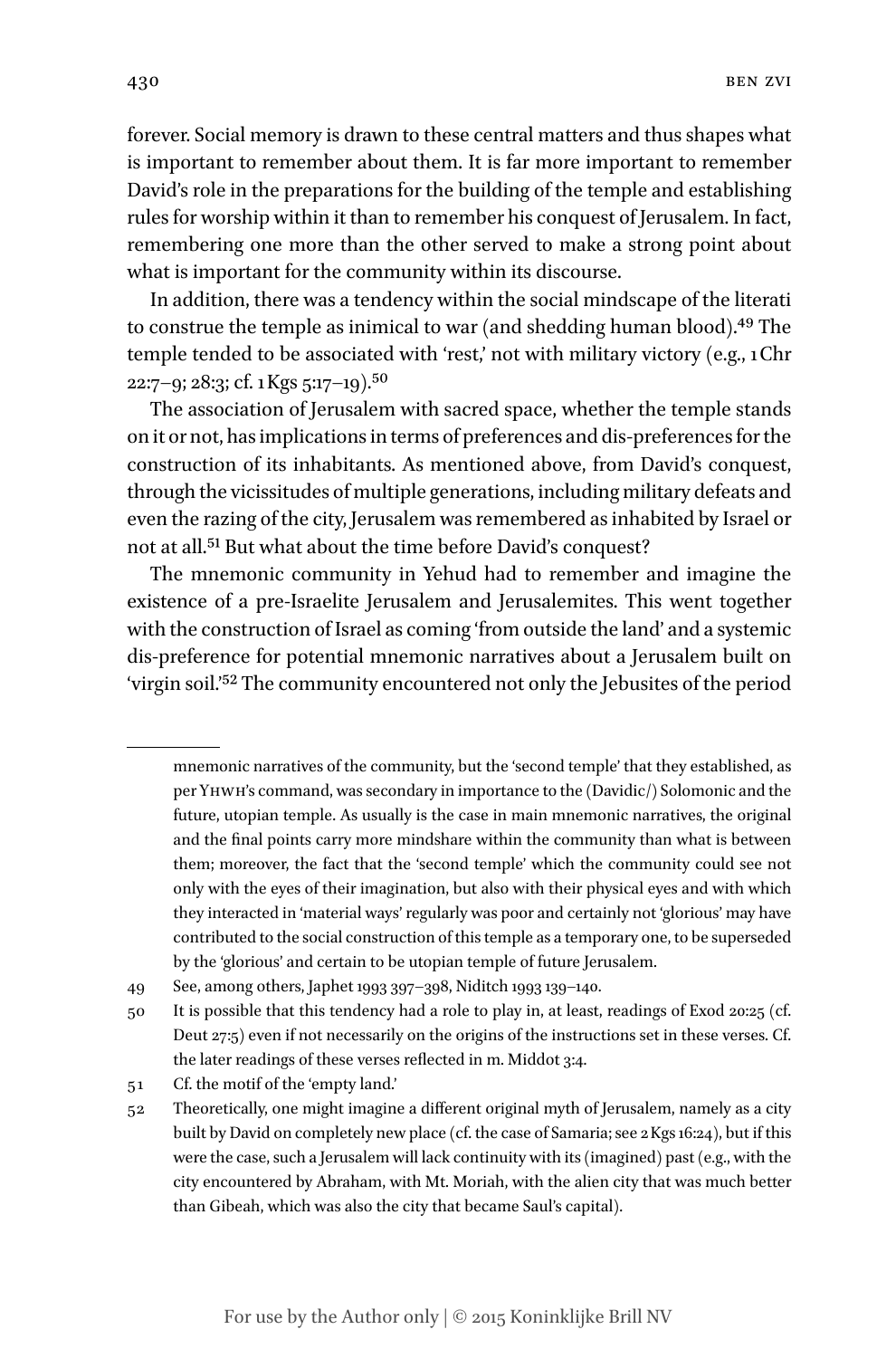of David and the Judges but also other non-Israelite inhabitants of Jerusalem. The most salient of them was the non-Israelite Melchizedek who was a priest of ןוילעלא' the High God' (Gen 14:20) during the time of Abraham. This foreign king was even partially Israelitized in Ps 110:4. In fact, according to this text, Yhwh associates the Davidic king with Melchizedek, and the community of readers is expected to follow.

David symbolically became Melchizedek, but by the time of Chronicles and most likely earlier, he was also a kind of second Abraham.53 Most significantly, the story of Abraham's purchase of a burial place from Ephron (Gen 23) and David's purchase of the site of the threshing floor of Araunah/Ornan, that is, the place of the future temple (1Chr 21:21–22:1; cf. 2Sam 24:20–25) became mutually evocative, one being the type of the other.54 The first act of possession of the land in the land (Abraham's purchase of the Cave of Machpelah from Ephron) and the final—and most crucial—act of possession of the land (David's purchase of the place of the future temple) became intertwined. A mnemonic narrative emerges, starting from the purchase of a burial place (the Cave of Machpelah) and leading to the source of (ordered, proper) life, the temple. Significantly, neither of the two changes of possession were imagined (or could have been imagined within the discourse of the community) as involving violent dispossession. By extension, and since Jerusalem is symbolically associated with the temple within the social mindscape of the community, a tendency to draw less attention to the violent/heroic aspect of the conquest of Jerusalem emerged.

Of course, like his predecessor Abraham, David had to encounter a proper, positively construed 'other' after his conquest ofJerusalem with whom he could interact and from whom he could purchase the field. The sacredness of the place shaped a discursive and mnemonic preference for such a narrative.

In addition, the very unique sacredness of Jerusalem and its role in the divine, cosmic economy as the city of the main deity also shaped a systemic preference to construe the place as designated by Yhwh well before David's time, and thus its selection was also understood as essentially independent of David (see, for instance, the association of Jerusalem and Mt. Moriah in 2Chr 3:1).55 One may assume that there is a kind of discursive un-ease, and

<sup>53</sup> On David and Abraham see also Clements 1967. On the general memory of David in the late Persian and Early Hellenistic periods, see, for instance, Edelman 2013.

<sup>54</sup> See, among others, Zakovitch 1985 175–196 (181); Alter 1999 358–359; Japhet 1993; Mc-Donough 1999 128–131; cf. Harvey 2004 60.

<sup>55</sup> Of course, this claimed association is at the core of another "front" in the mnemonic struggles between Yehud and Samaria (or their discourses), as Samarian text consistently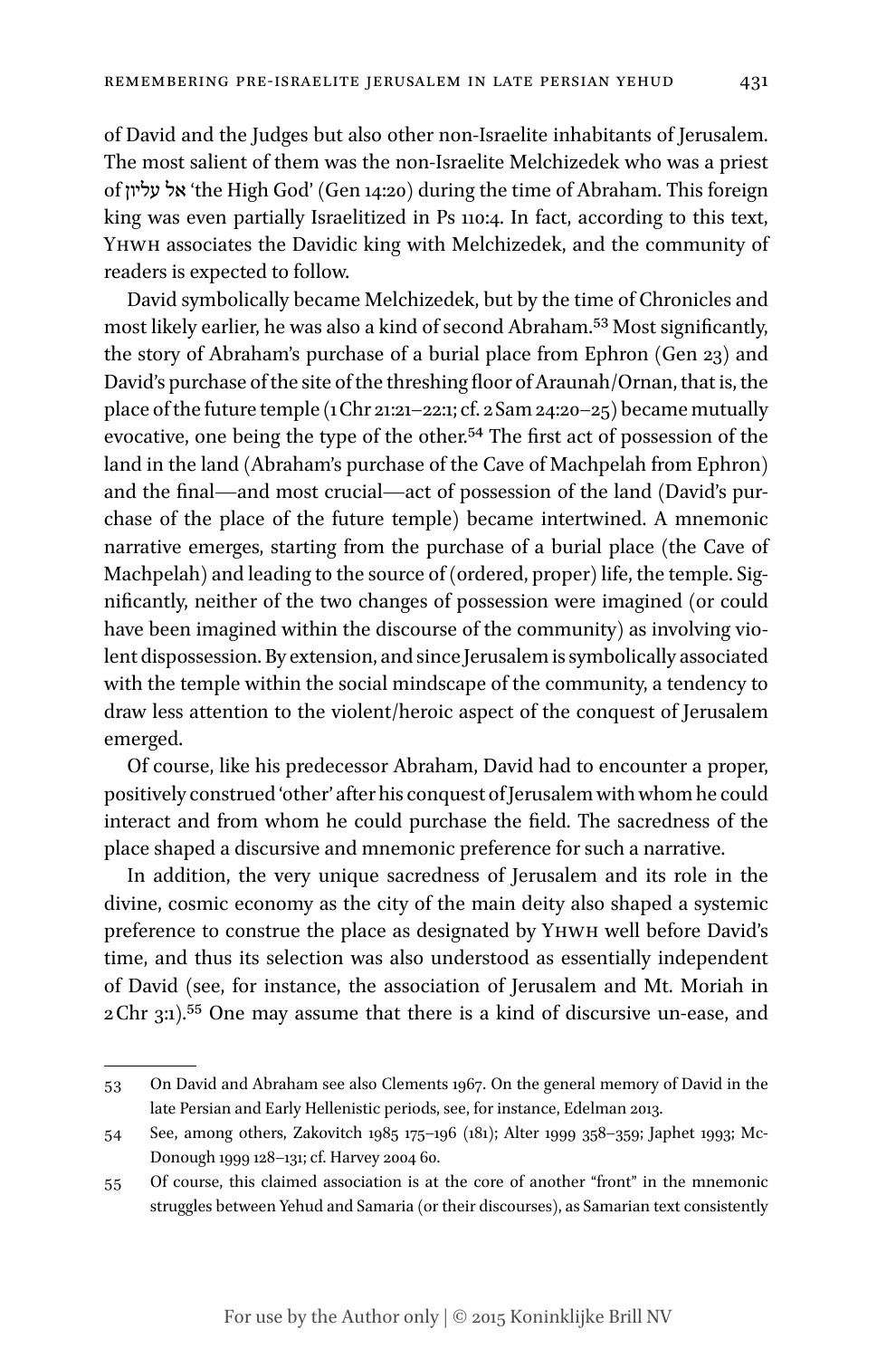thus there was a systemic dis-preference to imagine a city which stands 'at the center of the world,' and is necessary for its existence, as constantly and only populated by evil characters, who cannot but constantly pollute it. It is more likely to imagine that at least from time to time, it included 'others' with whom Israel/David/Abraham were able to interact positively and even at times partially identify.56

Remembering David and his Jerusalem meant construing and remembering a Melchizedek in Jerusalem; remembering David and his Jerusalem meant construing and remembering Araunah/Ornan, and indirectly, Abraham and Ephron; that is, remembering David and his Jerusalem meant remembering a Jerusalem populated by people significantly different from the dispossessed nations of the book of Joshua. These memories construed pre-Davidic Jerusalemites who were not fully 'the Other,' but were in fact partially Israelitized, in Yehudite memory.57 Moreover, even if pre-Israelite, partially Israeli-

- 56 A comparison with the mnemonic narratives about the 'conquest of the land' is particularly helpful in this regard. Of course, the land was also conceived as 'selected' for Israel before Joshua. In some texts (esp. those reflecting the thinking of the Holiness Code) the land itself is considered 'holy' (see Milgrom 2008 2412–2413). Abraham and the other patriarchs were remembered as central, foundational figures of Israel who, like David, encountered and interacted with positively portrayed (and remembered) local residents (see Ben Zvi 2013 [18–21]), but in the case of Abraham and the patriarchs, such encounters reflect the tendency to imagine good residents, at least from time to time, without facing the ideological problem of dispossessing them, for the dispossession is set in the far future, i.e., in the days of Joshua; in the case of David, the narrative has to bring together positive portrayals and dispossession within the same period. The fact, that David's Jebusites are characterized in positive terms unlike Joshua's 'Canaanites' is thus far more remarkable and deserves particular attention. See below.
- 57 To be sure, the characterization of 'the other' in the land appears in several patriarchal stories not only in relation to Jerusalem. It shapes and reflects accommodation and even appreciation of 'the other' in the land in the present of the world portrayed in the narratives and in theworld of the late Persian period community reading these texts, but at the same time in the context of a group that through their shared imagination as they read their authoritative texts experienced vicariously worlds in which any 'other' is displaced from the land. Whereas in the world of the patriarchal narratives, the 'positive other' with whom the patriarchs collaborate is not to be attacked and thus can be easily imagined as behaving properly, 'the other' inJerusalem at the time of David which had to be attacked so as to be conquered according to the main mnemonic narratives of the community is still portrayed unlike the other pre-conquest Canaanites, but has to be partially Israelitized and compared to the dwellers of the land in the patriarchal period (e.g., Aurunah/Ornan

associated Mt. Moriah with Mt. Gerizim. On the struggle over the memory of Mt. Moriah (and of Abram) see Kalimi 2002.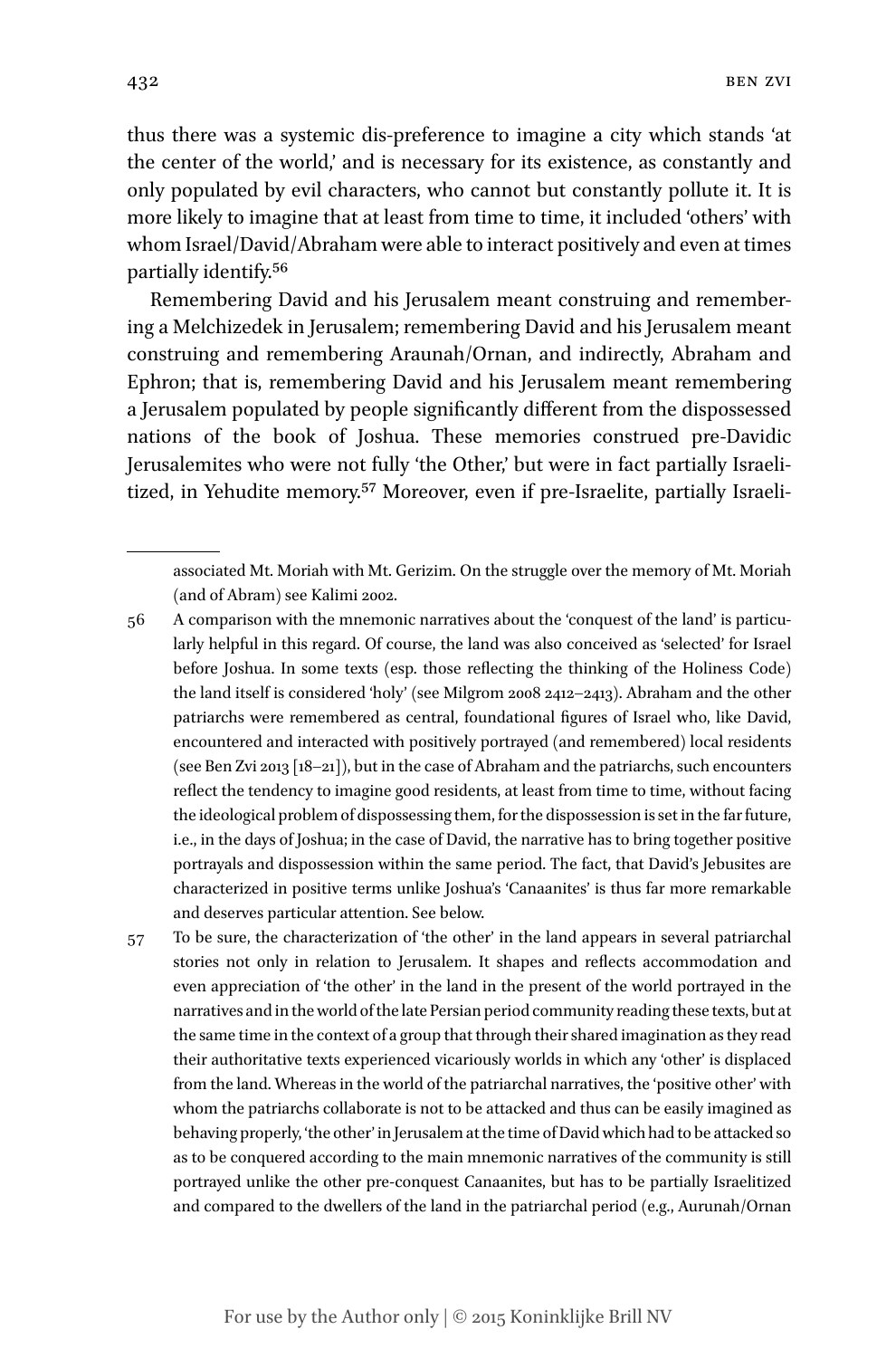tized Jerusalem was not remembered often, some of its characters were memorable and this is especially the case with Melchizedek (see Ps 110).<sup>58</sup>

Remembering Araunah/Ornan was also remembering that the altar was built in a place that was not associated with war or conquest, but with food and life (the threshing floor), the end of pestilence and death, and the image of a sword-holding hand that relaxes and ceases to kill (2Sam 24:15–25; 1Chr 21:15–28).

Even if such a Jerusalem took a relatively small mindshare of the community in the Persian period, still Jerusalem could not to be remembered as just another city in the rest of the land *nor* could its inhabitants be remembered like those facing Joshua.

There was strong tendency to balance the discontinuity that was inherent in mnemonic narratives of the Davidic/Israelite conquest of Jerusalem with the continuity in the special status of Jerusalem within the discourse of the community. There was a tendency to prefer narratives that set Jerusalem, as the city of 'the temple,' aside from other cities and lands within 'the land,' and again, this had an indirect influence on the way in which the David's Jebusites and other characters were imagined. There was a tendency to emphasize 'building' over 'conquering' when it comes to Jerusalem and, again, this tendency had an indirect influence on the characterization of the Jebusites of the period. In addition, remembering a future Jerusalem to which all nations will flow (e.g. Isa 2:2–4; 56:1–9) generates tendencies to imagine past Jerusalems in which pious non-Israelites lived and co-existed with Israel.<sup>59</sup> After all, communities in antiquity often tended to construe many of their social memories according to helical, temporal plots, linking past and future;<sup>60</sup> the past was often conceived as some kind of (pregnant) image of the future, and the future of the past.

Of course, all these were Jerusalems of memory and dreams, imagined and vicariously 'experienced' through reading and rereading by a community in

and Ephron) who lived together in peace with patriarchs. This noteworthy fact sheds light into the memory-scape of the community in late Persian Yehud and the different mnemonic and ideological tendencies that contributed to its shaping.

<sup>58</sup> Melchizedek became a significant figure in the late second temple period. See, for instance, 11q13/11QMelchizedek. Later still, see references to Melchizedek in Hebrews.

<sup>59</sup> See Abraham and Melchizedek; David and Araunah/Ornan; David and the mercenaries who stand loyal to him when Absalom rebels; and cf. with the very significant statement in Judg 1:21b.

<sup>60</sup> I prefer 'helical' over the more common 'cyclical' since these plots rarely involve exact returns, but rather return to similar, comparable situations; there is a cycle but also some element of temporal linearity.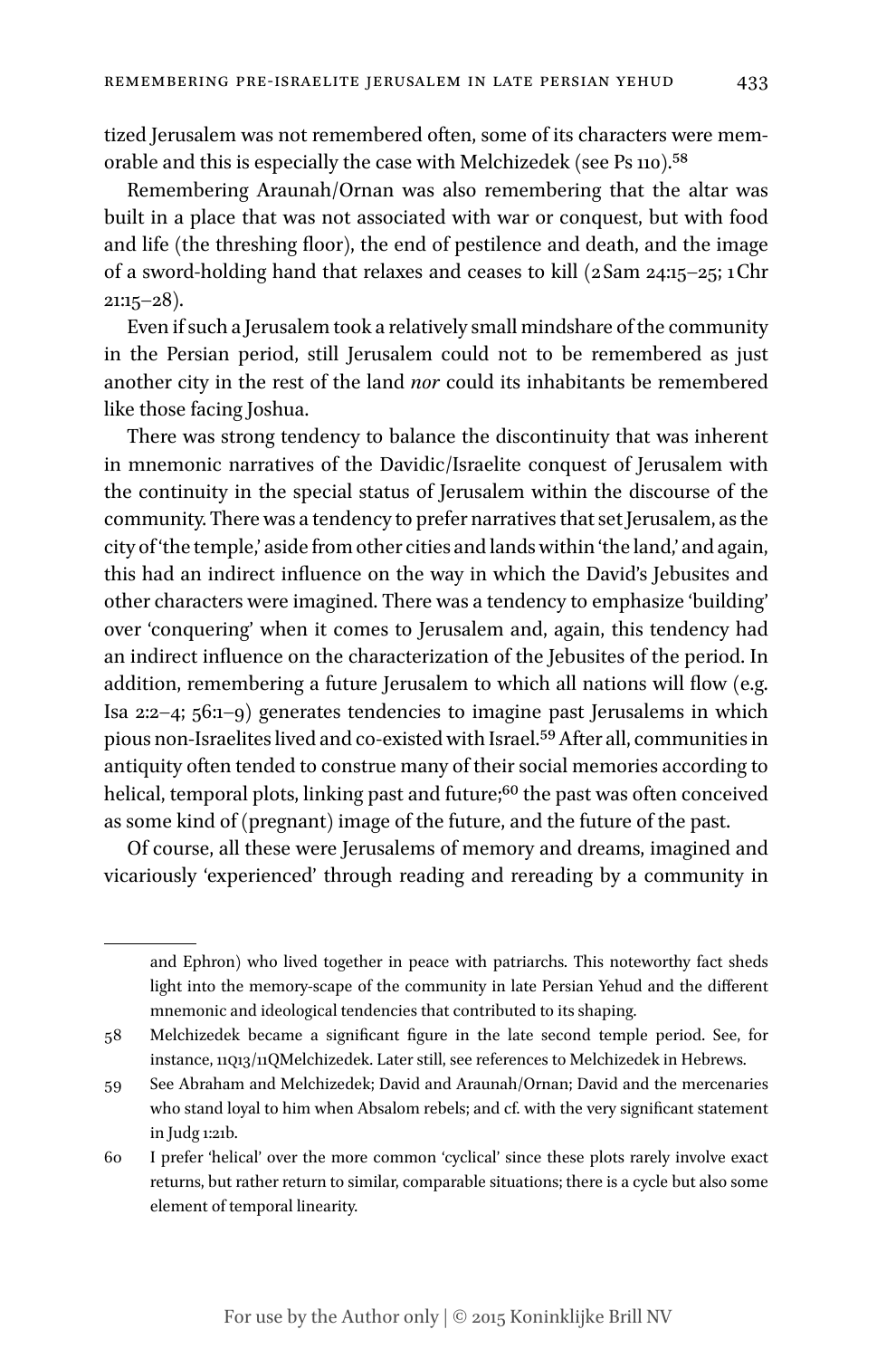late Persian period Yehud. These Jerusalems were all far removed from any actual, historical Iron Age i city or any of its historical predecessors. Their social memory was not 'history' in any form that we may identify today as 'professional, academic history,' nor could have been. At the same time what this community of shared imagination thought about their past and their (construed) Jerusalem is a subject of interest to historians studying this late Persian community. This essay is a contribution to this type of research.

#### **Bibliography**

- Alter, Robert. 1999. *The David Story: A Translation with Commentary of 1 and 2Samuel*. New York: W.W. Norton.
- Amit, Yaira. 2000. *Hidden Polemics in Biblical Narrative*. Leiden: Brill.
- Barkay, Gabriel. 2008. "Additional View of Jerusalem in Nehemiah Days", in *New Studies in the Archaeology of Jerusalem and Its Region ii*, eds. D. Amit, and G.D. Stiebel. Jerusalem: Israel Antiquities Authority and the Hebrew University: 48–54 (Hebrew).
- Ben Zvi, Ehud. 2011. "One Size Does Not Fit All: Notes on the Different Ways in Which Chronicles Dealt with the Authoritative Literature of its Time." In *What was Authoritative for Chronicles?*, eds. Ehud Ben Zvi and Diana Edelman. Winona Lake, Ind.: Eisenbrauns, 13–35.
	- . 2013. "The Memory of Abraham in the Late Persian/Early Hellenistic Yehud/ Judah", in *Remembering Biblical Figures in the Late Persian and Early Hellenistic Periods: SocialMemory andImagination*, eds. Diana Edelman and E. Ben Zvi. Oxford/ New York: Oxford Univ. Press, 3-37; republication with minor changes of "The Memory of Abraham in the Late Persian/Early Hellenistic Yehud/Judah", in *The Reception and Remembrance of Abraham*, eds. P. Carstens and Niels-Peter Lemche. Piscataway, nj: Gorgias Press, 13–60.
	- . Forthcoming 2014 "Exploring Jerusalem as a Site of Memory in the Late Persian and Early Hellenistic Period", in *Memory and the City in Ancient Israel*, eds. Diana V. Edelman and Ehud Ben Zvi. Winona Lake, Ind.: Eisenbrauns.

Campbell, Antony F. 2003. *1 Samuel*. FOTL 7. Grand Rapids, Mich.: Eerdmans.

- Carter, Charles E. 1999. *The Emergence of Yehud in the Persian Period: A Social and Demographic Study*. jsots, 294. Sheffield: Sheffield Academic Press.
- Clements, Ronald E. 1967. *Abraham and David: Genesis xv and its Meaning for Israelite Tradition*. Naperville, Ill: A.R. Allenson.
- Cogan, Mordechai. 1997. "David's Jerusalem: Notes and Reflections", in *Tehillah le-Moshe. Biblical and Judaic Studies in Honor of Moshe Greenberg*, eds. Mordechai Cogan, Barry L. Eichler and Jeffrey H. Tigay. Winona Lake, Ind.: Eisenbrauns: 193– 201.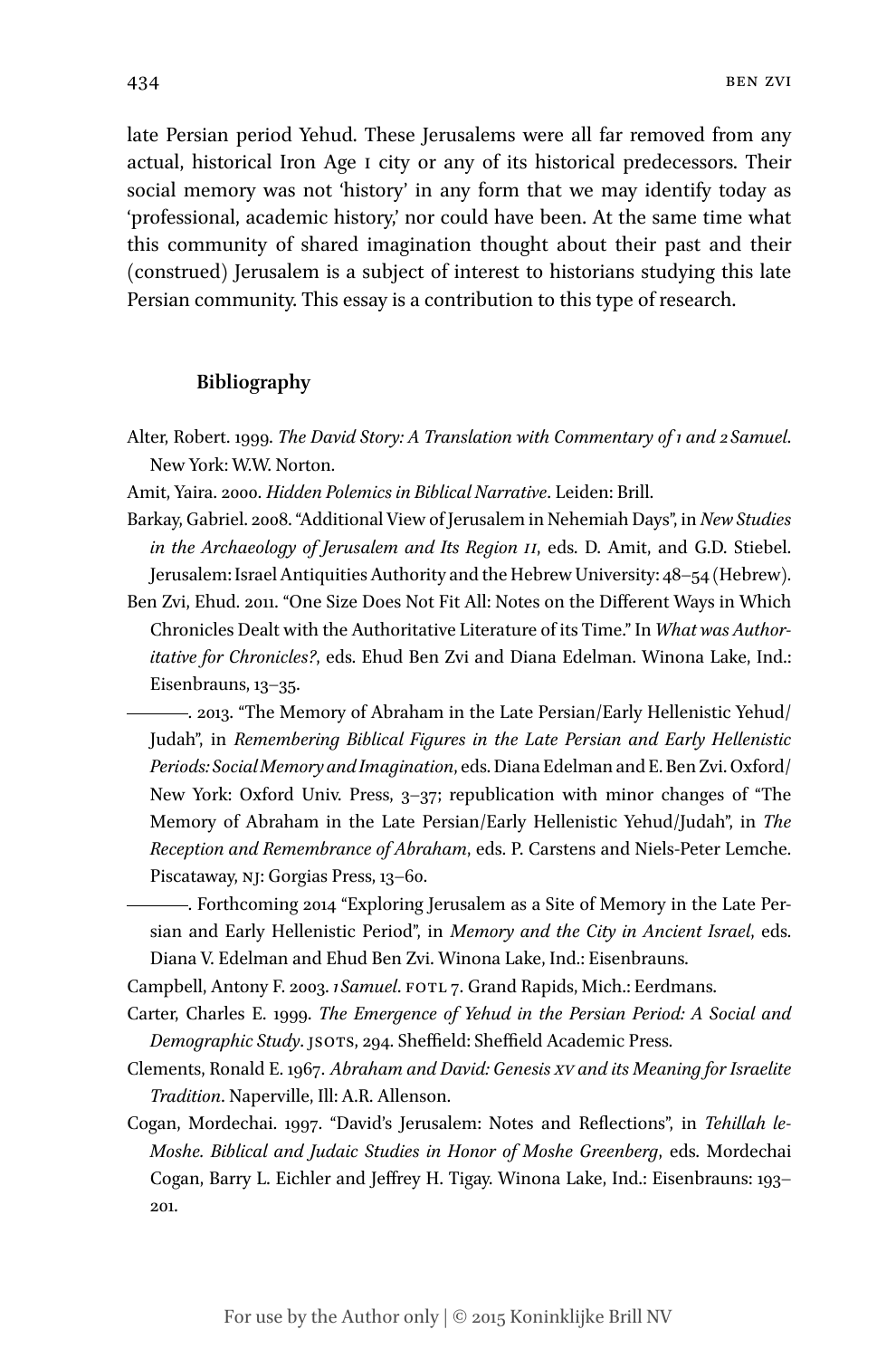- De Vries, Simon J. 1988. "Moses and David as Cult Founders in Chronicles." *jbl* 107: 619–639.
- Edelman, Diana. 2013. "David in Israelite Social Memory", in *Remembering Biblical Figures inthe Late Persian and Early Hellenistic Periods: Social Memory andImagination*, eds. Diana Edelman and E. Ben Zvi. Oxford/New York: Oxford Univ. Press, 141–157.

Faust, Avraham. 2003. "Judah in the Sixth Century b.c.e.: A Rural Perspective."*peq* 126: 37–53.

- Feldman, Louis H. 1998. *Josephus's Interpretation of the Bible*. Berkeley: University of California Press.
- Finkelstein, Israel. 2008. "Archaeology and the List of Returnees in the Books of Ezra and Nehemiah." *peq* 140: 1–10.

. 2008. "Jerusalem in the Persian (and Early Hellenistic) Period and the Wall of Nehemiah." *jsot* 32: 501–520.

. 2009. "Persian Period Jerusalem and Yehud: A Rejoinder." *Journal of Hebrew Scriptures* 9, article 24, available onlineat<http://www.jhsonline.org>, reprinted under the same title in 2010. *Perspectives on Hebrew Scriptures vi*: *Comprising the Contents of Journal of Hebrew Scriptures, vol. 9*, ed. Ehud Ben Zvi. Piscataway, nj: Gorgias Press: 529–542.

and Amihai Mazar. 2007. *The Quest for the Historical Israel: Debating Archaeology and the History of Early Israel*. Atlanta: Society of Biblical Literature.

, Ido Koch and Oded Lipschits. 2011. "The Mound on The Mount: A Possible Solution to the 'Problem With Jerusalem.'" *Journal of Hebrew Scriptures* 11, article 12, available onlineat [http://www.jhsonline.org,](http://www.jhsonline.org) reprinted under the same title in 2013. *Perspectives in Hebrew Scriptures viii: Comprising the Contents of Journal of Hebrew Scriptures, vol. 11*, ed. Ehud Ben Zvi. Piscataway, nj: Gorgias Press: 317–339.

- Harvey, John E. 2004. *Retelling the Torah: the Deuteronomistic Historian's Use of Tetrateuchal Narratives.* JSOTS 403. London/New York: T & T Clark.
- Geva, Hillel. 2007. "אומדן אוכלוסיית ירושלים בתקופותיה הקדומות: ההצעה המינימליסטית ("Estimating Jerusalem's Population in Antiquity: A Minimalist View"). *ei* 28. Teddy Kollek Volume: 50–65 (Hebrew).

Japhet, Sara. 1993. *1 & 2 Chronicles*. OTL. Louisville, KY: Westminster/John Knox.

- Jones, Gwilym H. 1990. *The Nathan Narratives*. jsots 90. Sheffield: Sheffield University Press.
- Kalimi, Isaac. 2002. *Early Jewish Exegesis and Theological Controversy: Studies In Scriptures in the Shadow of Internal and External Controversies*. Assen: Royal Van Gorcum.
- Kleinig, John W. 1992. "The Divine Institution of the Lord's Song in Chronicles." *jsot* 55: 75–83.
- Kloner, Amos. 2001. "Jerusalem's Environs in the Persian Period", in *New Studies on Jerusalem*, eds. A. Faust and E. Baruch. Ramat Gan, Israel: Ingeborg Rennert Center for Jerusalem Studies: 91–95 (Hebrew).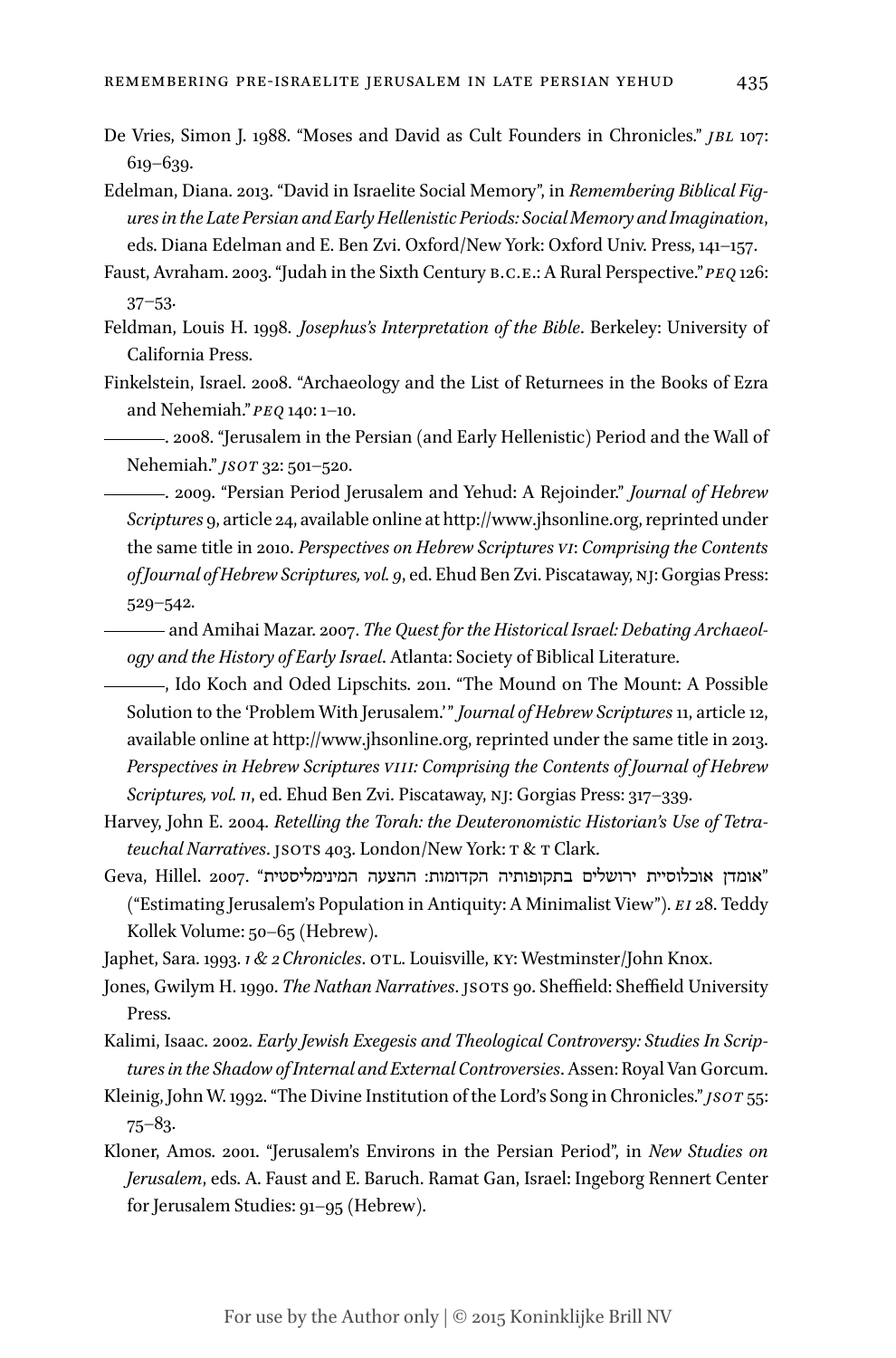- Knoppers, Gary N. 2004. *iChronicles 10–29: A New Translation with Introduction and* Commentary. AB, 12: New York: Doubleday.
- Lipschits, Oded. 2003. "Demographic Changes in Judah between the Seventh and the Fifth Centuries bce", in *Judah and the Judeans in the Neo-Babylonian Period*, eds. Oded Lipschits and Joseph Blenkinsopp. Winona Lake, Ind.: Eisenbrauns: 323–376.

. 2009. "Persian Period Finds from Jerusalem: Facts and Interpretations." *Journal of Hebrew Scriptures* 9, article 20, available onlineat<http://www.jhsonline.org>, reprinted under the same title in 2010. *Perspectives on Hebrew Scriptures vi: Comprising the Contents of Journal of Hebrew Scriptures, vol. 9*, ed. Ehud Ben Zvi. Piscataway, nj: Gorgias Press: 423–453.

- McDonough, Sean M. 1999. " 'And David was old, advanced in years': 2Samuel xxiv 18–25, 1Kings 1, and Genesis xxiii–xxiv." *vt* 49: 128–131.
- Milgrom, Jacob. 2008. *Leviticus 23–27: A New Translation with Introduction and Commentary*. AB 3B. New Haven; London: Yale University Press.
- Mroczek, Eva. 2008. "Moses, David and Scribal Revelations: Preservation and Renewal in Second Temple Jewish Textual Traditions", in *The Significance of Sinai. Traditions about Sinai and Divine Revelation in Judaism and Christianity*, eds. George J. Brooke, Hindy Najman and Loren T. Stuckenbruck. Leiden: E.J. Brill.
- Niditch, Susan. 1993. *War in the Hebrew Bible: A Study in the Ethics of Violence*. New York: Oxford University Press.
- Olyan, Saul M. 1998. " 'Anyone Blind or Lame Shall Not Enter The House': On The Interpretation of Second Samuel 5:8b." *cbq*: 218–227.
- Rigney, Daniel. 2010. *TheMatthew Effect:How Advantage Begets Further Advantage*. New York, ny: Columbia University Press.
- Riley, William. 1993. *King and Cultus in Chronicles. Worship and the Reinterpretation of* History. JSOTS 160. Sheffield: JSOT Press.
- Roberts, Jimmy Jack Mcbee. 1973. "The Davidic Origin of the Zion Tradition," *jbl* 92: 329–344.
- Römer, Thomas. 2005. *The So-Called Deuteronomistic History. A Sociological, Historical* and Literary Introduction. London: T. & T. Clark.

. 2008. "Moses outside the Torah and the Construction of a Diaspora Identity." *Journal of Hebrew Scriptures* 8, article 15; availableat [www.jhsonline.org](http://www.jhsonline.org), reprinted under the same title in 2009. *Perspectives on Hebrew Scriptures v: Comprising the Contents of Journal of Hebrew Scriptures, vol. 8*, ed. Ehud Ben Zvi. Piscataway, nj: Gorgias Press: 293–306.

- Sass, Benjamin. 2010. "Four Notes on Taita King of Palistin with an Excursus on King Solomon's Empire," *Tel Aviv* 37: 169–174.
- Schniedewind, William M. 1999. "The Chronicler as an Interpreter of Scripture", in *The Chronicler as Author. Studies in Text and Texture*, eds. M.P. Graham and S.L. McKenzie. jsots 263. Sheffield: Sheffield Academic Press: 158–180.